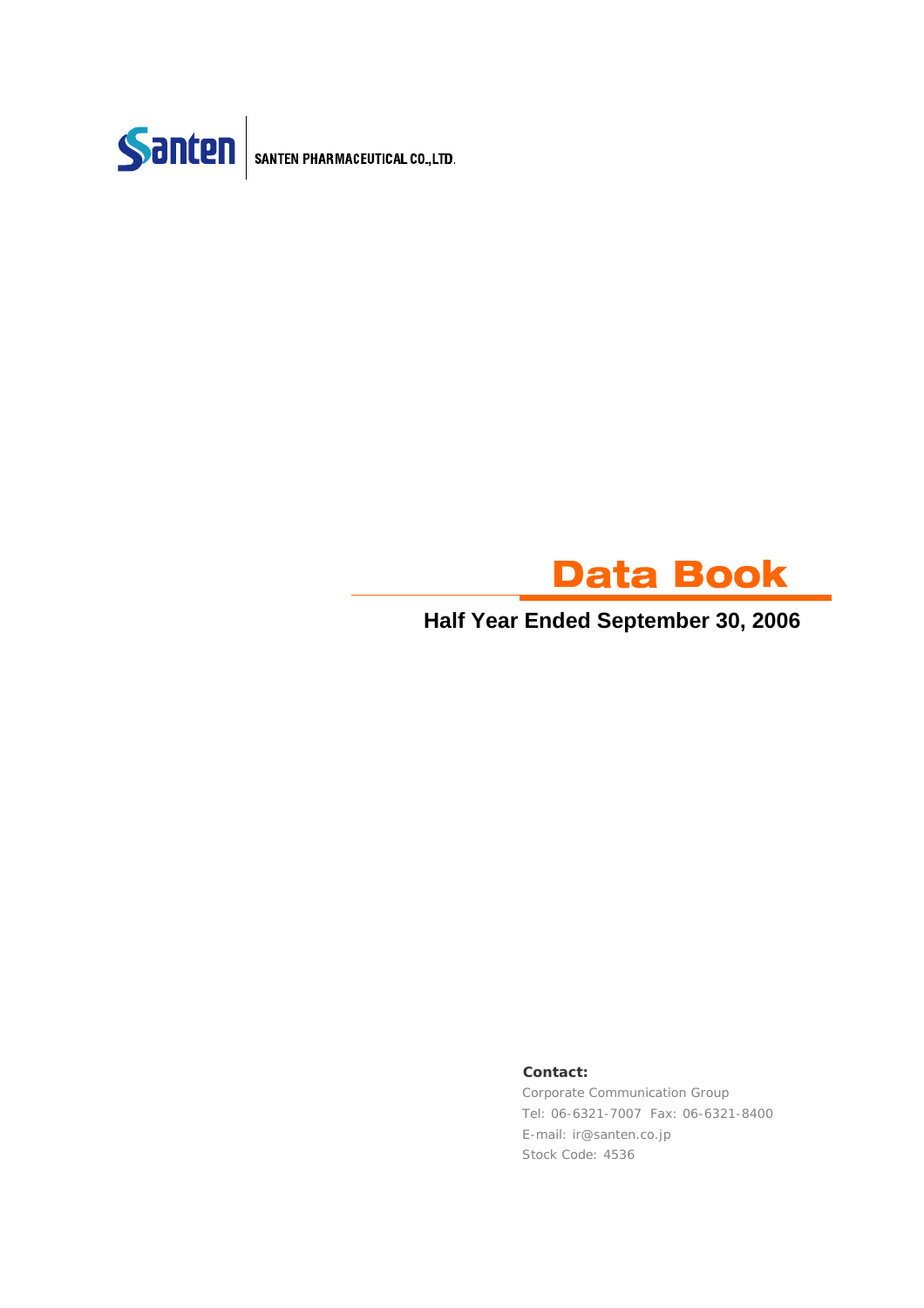### **2006-2010 Medium-term Management Plan**

### **Santen's Global Development: Creating New Drug Candidates and Generating Growth in Promising Regions by Leveraging Strength**

As a step to become a leading global ophthalmic company in the coming decade, Santen will actively address the following goals during the 2006-2010 Medium-term Management Plan.

### **[Long-term Vision]**

- World-class company
- Leader in the ophthalmic and anti-rheumatic fields
- R&D-oriented pharmaceutical company specializing in ophthalmology and other areas where we can leverage our strengths

### **[Outline of 2006-2010 Medium-term Management Plan]**

### **Medium-term Policies**

"Santen's Global Development: Creating new drug candidates and generating growth in promising regions by leveraging strength"

- 1. Enhance the global strategic product pipeline through internal discovery and development, joint development projects and in-licensing efforts
- 2. Generate growth mainly in Japan, Northern/Eastern Europe, Russia and China. Focus U.S. activities on clinical and business development
- 3. Strengthen manufacturing bases
- 4. Strengthen human resources and organizational capabilities on a global basis

### **Financial Targets**

| 115 billion yen + |
|-------------------|
|                   |
| 32 billion yen +  |
| 22 billion yen +  |
| $13%+$            |
| 16 billion yen    |
|                   |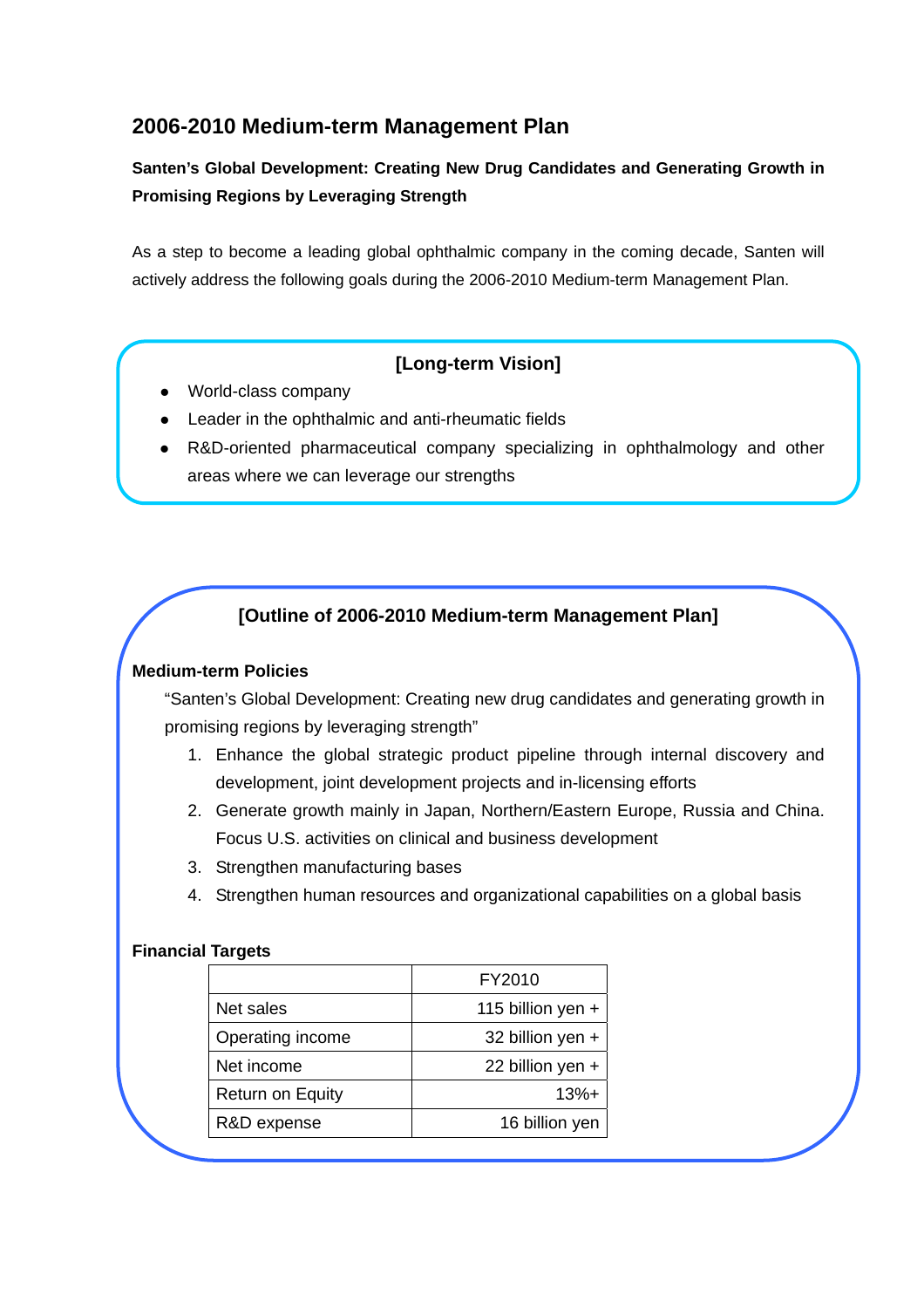## Contents



| <b>Financial highlights</b>    |                                              |                                                              | $\mathbf{2}$   |
|--------------------------------|----------------------------------------------|--------------------------------------------------------------|----------------|
|                                |                                              | Consolidated financial summary                               | 2              |
|                                |                                              | Consolidated balance sheets summary                          | $\overline{2}$ |
|                                |                                              | Consolidated financial indexes                               | 2              |
|                                |                                              | Consolidated - other figures                                 | $\overline{2}$ |
|                                |                                              | Non-consolidated financial summary                           | $\overline{c}$ |
| <b>Consolidated nformation</b> |                                              |                                                              | 4              |
|                                | Consolidated income statements               |                                                              | 4              |
|                                | Income statements details                    |                                                              | 5              |
|                                |                                              | Major change in net sales                                    | 5              |
|                                |                                              | Selling, general and administrative expenses                 | 5              |
|                                |                                              | Non-operating income and expenses                            | 5              |
|                                |                                              | Extraordinary gain and loss                                  | 5              |
|                                | Sales details                                |                                                              | 6              |
|                                |                                              | Sales of major prescription pharmaceuticals                  | 6              |
|                                |                                              | Sales for JJVCI                                              | 7              |
|                                |                                              | Sales by division                                            | 8              |
|                                | Breakdown by geographic segment              |                                                              | 9              |
|                                |                                              | Breakdown by geographic segment                              | 9              |
|                                |                                              | Overseas sales                                               | 9              |
|                                | Consolidated balance sheets                  |                                                              | 10             |
|                                |                                              | Assets                                                       | 10             |
|                                |                                              | Liabilities and net assets                                   | 11             |
|                                | Consolidated statements of cash flows        |                                                              | 12             |
|                                | Capital expenditures and number of employees |                                                              | 13             |
|                                |                                              | Capital expenditures                                         | 13             |
|                                |                                              | Depreciation and amortization                                | 13             |
|                                |                                              | Lease expenses                                               | 13             |
|                                |                                              | Number of employees                                          | 13             |
|                                | Affiliated companies                         |                                                              | 14             |
|                                |                                              | Santen group                                                 | 14             |
|                                |                                              | Consolidated subsidiaries                                    | 14             |
| Non-consolidated information   |                                              |                                                              | 16             |
|                                | Non-consolidated income statements           |                                                              | 16             |
|                                |                                              | Selling, general and administrative expenses                 | 16             |
|                                |                                              | Sales by division                                            | 17             |
|                                |                                              | Sales of merchandises and products                           | 17             |
|                                | Non-consolidated balance sheets              |                                                              | 18             |
|                                |                                              | Assets                                                       | 18             |
|                                |                                              | Liabilities and net assets                                   | 19             |
| <b>Reference information</b>   |                                              |                                                              | 20             |
|                                | Research & development                       |                                                              | 20             |
|                                |                                              | Pipeline of prescription pharmaceuticals (Clinical studies)  | 20             |
|                                |                                              | Pipeline of prescription pharmaceuticals                     | 21             |
|                                |                                              | (In preparation for clinical trials)                         |                |
|                                |                                              | <b>Medical Device</b>                                        | 21             |
|                                |                                              | License out                                                  | 21             |
|                                |                                              | Changes from May 9, 2006                                     | 21             |
|                                | Pharmaceutical market in Japan               |                                                              | 22             |
|                                |                                              | Revision of National Health Insurance (NHI) drug prices      | 22             |
|                                |                                              | Major healthcare reforms                                     | 22             |
|                                |                                              | Market shares                                                | 23             |
|                                |                                              | Market shares by therapeutic area - prescription ophthalmics | 23             |
|                                | Stock information                            |                                                              | 24             |
|                                |                                              | Stock price                                                  | 24<br>24       |
|                                |                                              | Major shareholders                                           |                |
|                                |                                              | Shares and stock option                                      | 24             |
|                                |                                              | Extinguishment of Treasury stock                             | 24             |
|                                |                                              | Breakdown of shareholding by number of shares                | 25<br>25       |
|                                | News releases                                | Breakdown of shareholding by number of shareholders          | 26             |
|                                |                                              |                                                              |                |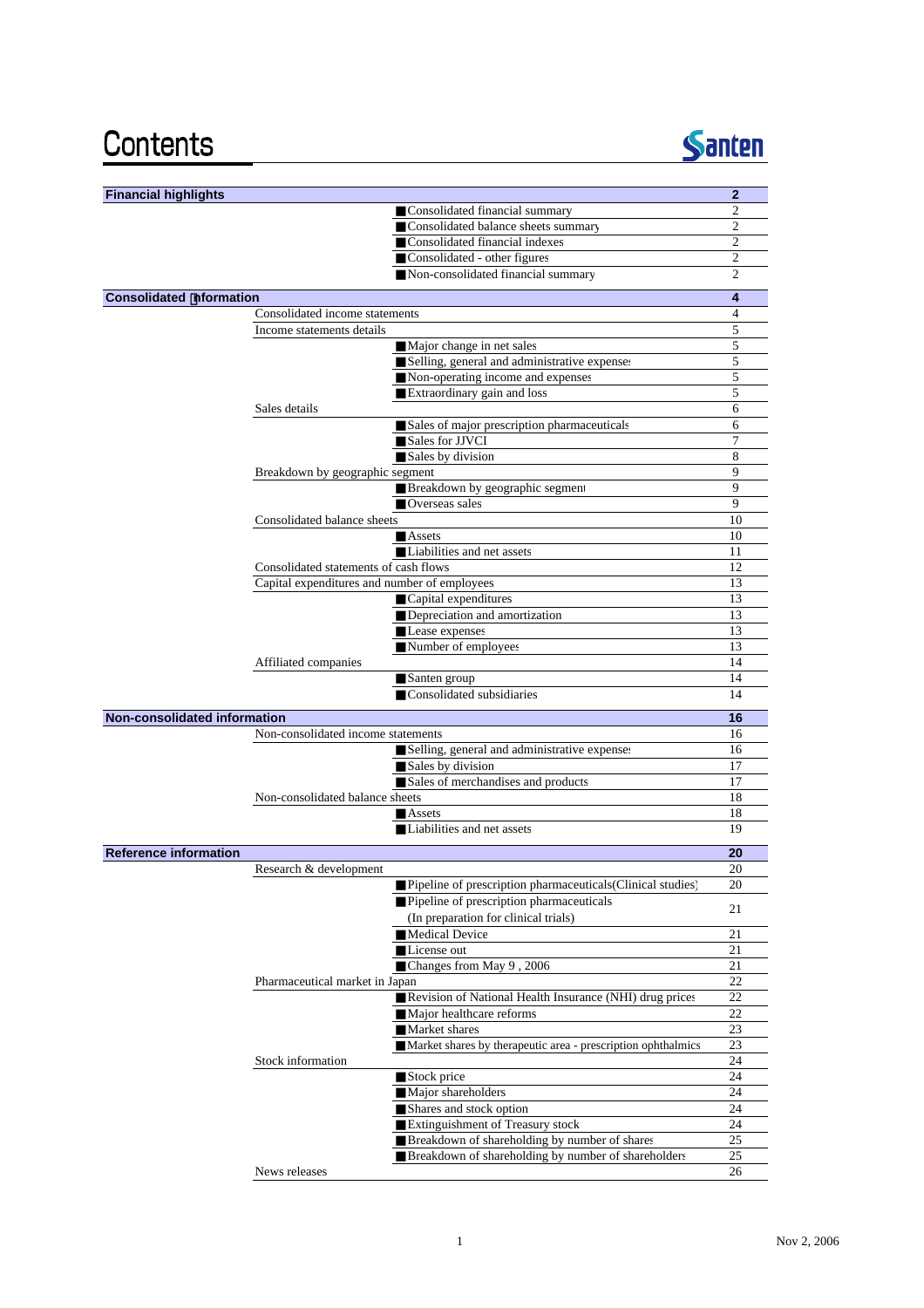## **Financial highlights**

| [Consolidated]            |         |         |         |         |         |                   |                           |                   |
|---------------------------|---------|---------|---------|---------|---------|-------------------|---------------------------|-------------------|
| Financial summary         |         |         |         |         |         |                   |                           | (Millions of yen) |
| <b>Half</b> year/year to  | 9/2004  | 3/2005  | 9/2005  | 3/2006  |         | 9/2006 % Change   | 3/2007<br><b>Forecast</b> | % Change          |
| Net sales                 | 45.084  | 92,696  | 49,785  | 98,397  | 51,380  | 3.2               | 100,500                   | 2.1               |
| Operating income          | 9,539   | 18,982  | 12,081  | 20,995  | 12,105  | 0.2               | 20,700                    | $-1.4$            |
| Ordinary income           | 9,532   | 18,837  | 12,302  | 21,507  | 12,247  | $-0.4$            | 20,900                    | $-2.8$            |
| Net income                | 4,878   | 11,022  | 7,100   | 13,022  | 7,747   | 9.1               | 13,200                    | 1.4               |
| Dividends per share (yen) | 20      | 50      | 25      | 60      | 30      |                   | 60                        |                   |
| $DOE$ $(\%)$              | 3.3     | 4.0     | 3.8     | 4.4     | 4.2     |                   |                           |                   |
| Balance sheets summary    |         |         |         |         |         | (Millions of yen) |                           |                   |
| <b>Half</b> year/year to  | 9/2004  | 3/2005  | 9/2005  | 3/2006  | 9/2006  | % Change          |                           |                   |
| Total assets              | 147,148 | 139,979 | 145,563 | 150,458 | 154,205 | 5.9               |                           |                   |
| Net assets                | 105,347 | 108,239 | 113,576 | 118,637 | 124,804 | 9.9               |                           |                   |
| Interest-bearing debts    | 12,478  | 6,882   | 6,748   | 5,614   | 5,530   | $-18.1$           |                           |                   |
|                           |         |         |         |         |         |                   |                           |                   |

Financial indexes

| <b>Half</b> year/year to            | 9/2004 | 3/2005            | 9/2005   | 3/2006   | 9/2006   | % Change | 3/2007<br><b>Forecast</b> | % Change |
|-------------------------------------|--------|-------------------|----------|----------|----------|----------|---------------------------|----------|
| EPS (yen)                           | 55.47  | 125.85            | 81.96    | 150.26   | 89.34    | 9.0      | 152.19                    | 1.3      |
| $BPS($ yen $)$                      |        | 1,197.86 1,249.32 | 1,310.69 | 1,368.27 | 1,438.24 | 9.7      |                           |          |
| Debt equity ratio (times)           | 0.11   | 0.06              | 0.06     | 0.05     | 0.04     |          |                           |          |
| PER (times)                         | 17.9   | 18.3              | 17.9     | 18.8     | 16.8     |          |                           |          |
| PBR times                           | 1.65   | 1.84              | 2.24     | 2.07     | 2.09     |          |                           |          |
| $ROE$ (%)                           | 9.3    | 10.4              | 12.8     | 11.5     | 12.7     |          |                           |          |
| $ROA(\%)$                           | 6.6    | 7.6               | 9.9      | 9.0      | 10.2     |          |                           |          |
| * Free cash flows (millions of yen) | 2.087  | 1,713             | 10.140   | 18,772   | 4.098    | $-59.6$  |                           |          |
| * EBITDA (millions of yen)          | 10.580 | 23,367            | 13.627   | 25,258   | 14,828   | 8.8      |                           |          |

\*Free cash flows = (Cash flows from operating activities) - (Capital expenditures)

Not adjusting increase/decrease in trade receivables for fiscal years ending on holidays.

\*EBITDA = (Income before income taxes) + (Interest expense) + (Depreciation and amortization

Other figures

| <b>Half</b> year/year to                           | 9/2004 | 3/2005 | 9/2005 | 3/2006 | 9/2006 | % Change | 3/2007<br><b>Forecast</b> | % Change |
|----------------------------------------------------|--------|--------|--------|--------|--------|----------|---------------------------|----------|
| R&D expenses (millions of yen)                     | 5.868  | 12.619 | 5.971  | 13.971 | 6.332  | 6.0      | 13,600                    | $-2.7$   |
| Capital expenditures (millions of yen)             | 1.085  | 1.674  | 753    | 1.420  | 1.558  | 106.9    | 2.790                     | 96.5     |
| Depreciation and amortization (millions of<br>yen) | 1.813  | 3.696  | 1.642  | 3.343  | 1.545  | $-5.9$   | 3.230                     | $-3.4$   |
| Number of employees                                | 2.359  | 2,308  | 2,356  | 2,312  | 2,361  |          |                           |          |

[Non-consolidated]

Financial summary (Millions of yen)

| 1 manoni samma           |        |        |        |        |        |          |                           | $\frac{1}{1}$ |
|--------------------------|--------|--------|--------|--------|--------|----------|---------------------------|---------------|
| <b>Half</b> vear/vear to | 9/2004 | 3/2005 | 9/2005 | 3/2006 | 9/2006 | % Change | 3/2007<br><b>Forecast</b> | % Change      |
| Net sales                | 41.897 | 86.340 | 46.234 | 90.840 | 47,050 | 1.8      | 92,100                    | 1.4           |
| Operating income         | 9.776  | 19.692 | 11.972 | 20.644 | 11.712 | $-2.2$   | 20,300                    | $-1.7$        |
| Ordinary income          | 10.221 | 20.266 | 12.318 | 21.376 | 12.137 | $-1.5$   | 21,000                    | $-1.8$        |
| Net income               | 6.008  | 12.602 | 7.291  | 13.118 | 7,619  | 4.5      | 13.300                    | 1.4           |

\*Forecasts in this report are based on the currently available information. Actual results may differ materially depending on a number of factors including adverse economic conditions etc.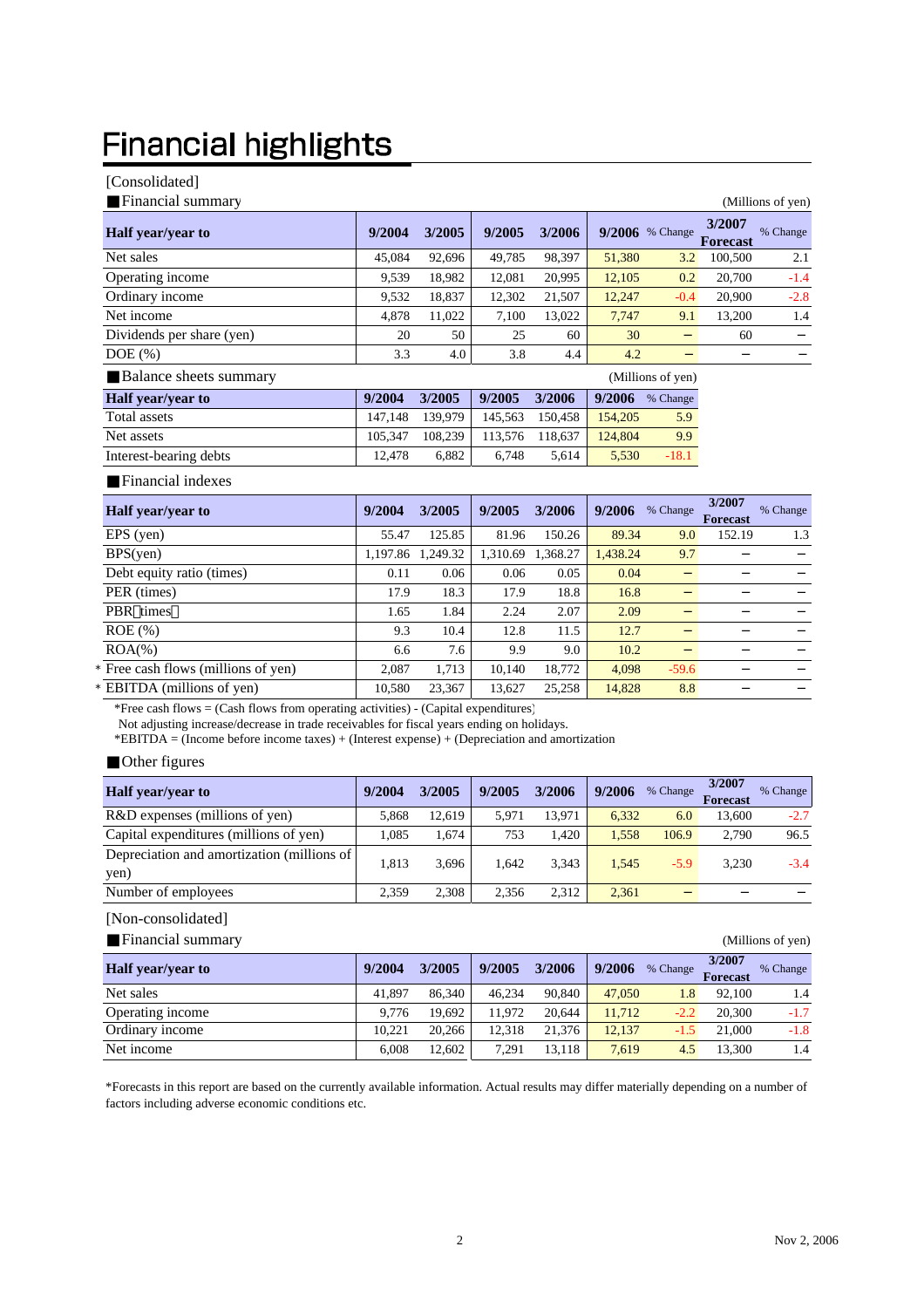

#### Consolidated Financial summary (Graph)















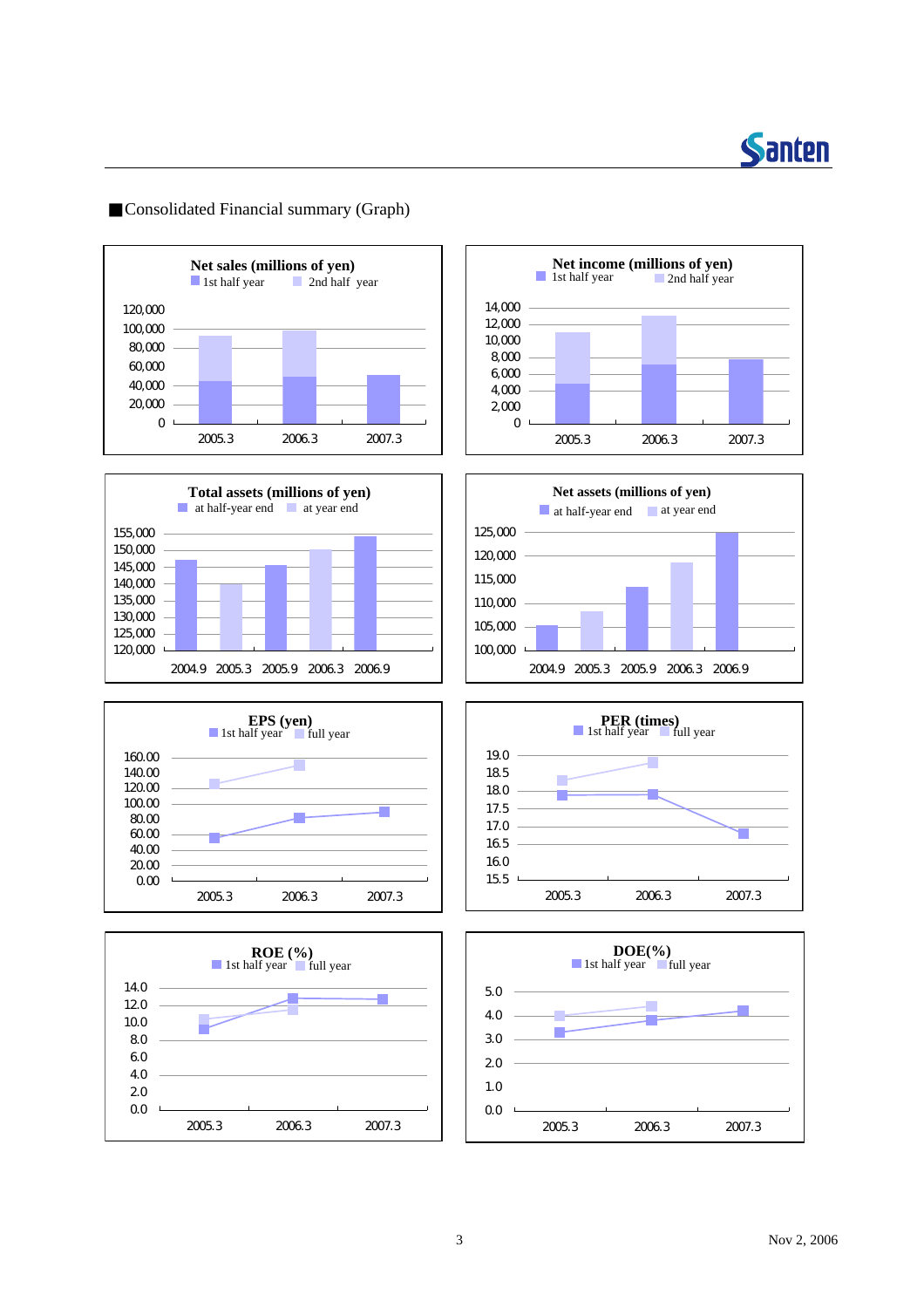# **Consolidated Information**

|                                              |        |        |        |        |        | (Millions of yen)                           |
|----------------------------------------------|--------|--------|--------|--------|--------|---------------------------------------------|
| Half year/year to                            | 9/2004 | 3/2005 | 9/2005 | 3/2006 | 9/2006 | Change over<br>previous half<br>year $(\%)$ |
| <b>Net sales</b>                             | 45,084 | 92,696 | 49,785 | 98,397 | 51,380 | 3.2                                         |
| Cost of sales                                | 16,327 | 33,709 | 17,449 | 34,534 | 18,080 | 3.6                                         |
| (Percentage of net sales)                    | 36.2%  | 36.4%  | 35.0%  | 35.1%  | 35.2%  |                                             |
| <b>Gross profit</b>                          | 28,757 | 58,986 | 32,336 | 63,863 | 33,300 | 3.0                                         |
| (Percentage of net sales)                    | 63.8%  | 63.6%  | 65.0%  | 64.9%  | 64.8%  |                                             |
| Selling, general and administrative expenses | 19,217 | 40,003 | 20,254 | 42,868 | 21,194 | 4.6                                         |
| (Percentage of net sales)                    | 42.6%  | 43.1%  | 40.7%  | 43.6%  | 41.2%  |                                             |
| R&D expenses                                 | 5,868  | 12,619 | 5,971  | 13,971 | 6,332  | 6.0                                         |
| (Percentage of net sales)                    | 13.0%  | 13.6%  | 12.0%  | 14.2%  | 12.3%  |                                             |
| <b>Operating income</b>                      | 9,539  | 18,982 | 12,081 | 20,995 | 12,105 | 0.2                                         |
| (Percentage of net sales)                    | 21.2%  | 20.5%  | 24.3%  | 21.3%  | 23.6%  |                                             |
| Non-operating income                         | 478    | 803    | 440    | 1,024  | 453    | 2.8                                         |
| Non-operating expenses                       | 484    | 948    | 219    | 511    | 311    | 41.7                                        |
| <b>Ordinary income</b>                       | 9,532  | 18,837 | 12,302 | 21,507 | 12,247 | $-0.4$                                      |
| (Percentage of net sales)                    | 21.1%  | 20.3%  | 24.7%  | 21.9%  | 23.8%  |                                             |
| Extraordinary gain                           | 345    | 1,137  | 13     | 53     | 250    | 1,720.0                                     |
| <b>Extraordinary loss</b>                    | 1,561  | 1,538  | 1,084  | 1,219  | 26     | $-97.5$                                     |
| Income before income taxes                   | 8,316  | 18,436 | 11,232 | 20,341 | 12,471 | 11.0                                        |
| (Percentage of net sales)                    | 18.4%  | 19.9%  | 22.6%  | 20.7%  | 24.3%  |                                             |
| Income taxes - current                       | 3,088  | 6,446  | 4,620  | 7,999  | 4,489  | $-2.8$                                      |
| Income taxes - deferred                      | 350    | 966    | $-489$ | $-679$ | 234    |                                             |
| <b>Net income</b>                            | 4,878  | 11,022 | 7,100  | 13,022 | 7,747  | 9.1                                         |
| (Percentage of net sales)                    | 10.8%  | 11.9%  | 14.3%  | 13.2%  | 15.1%  |                                             |

Exchange rates

(Yen)

| <b>Half</b> year/year to | 9/2004 | 3/2005 | 9/2005 | 3/2006 | 9/2006 |
|--------------------------|--------|--------|--------|--------|--------|
| Exchange rate: US dollar | 109.44 | 113.29 | 109.79 | 113.42 | 115.25 |
| Euro                     | 132.51 | 132.40 | 136.15 | 137.77 | 144.56 |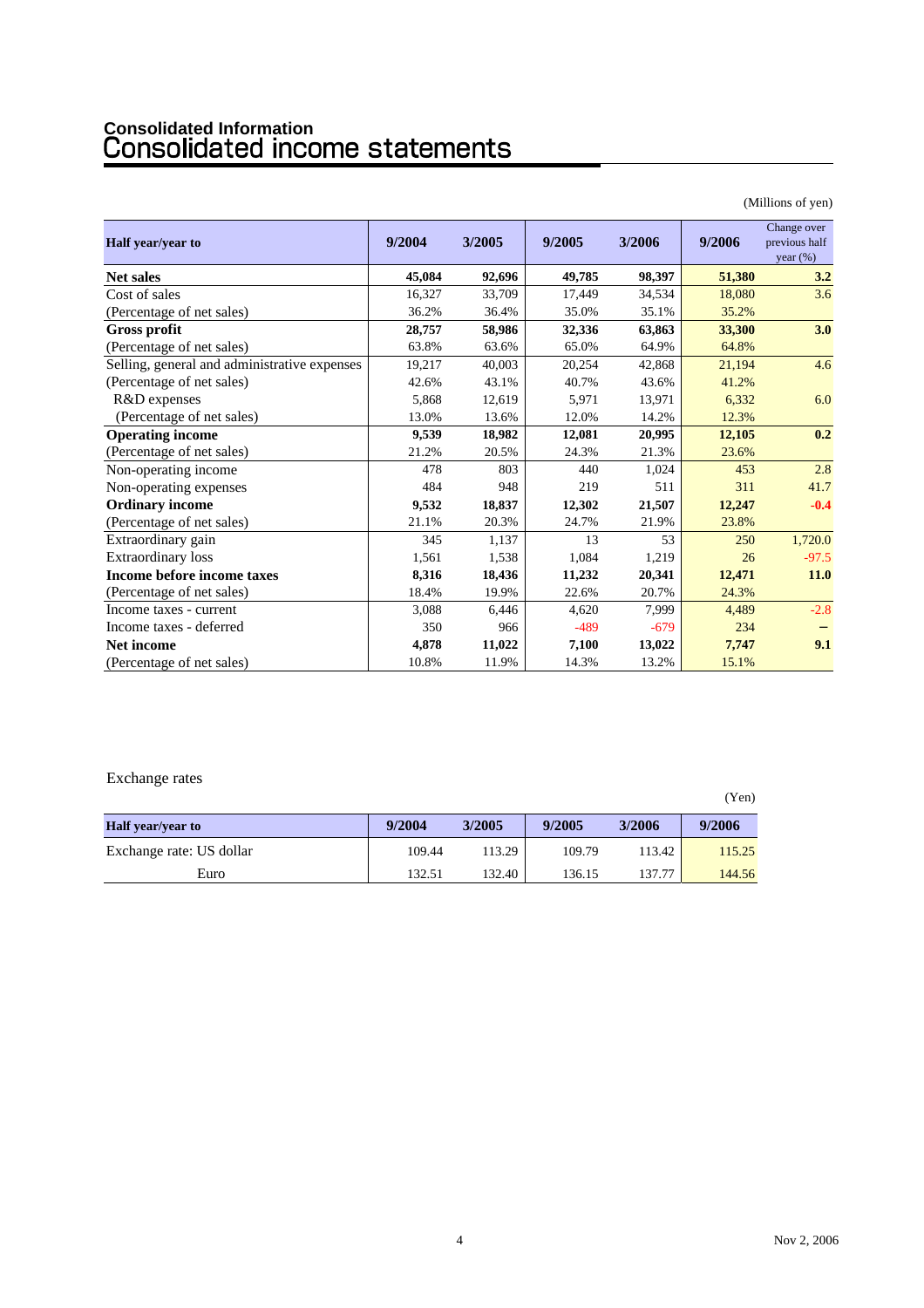

Major change in net sales

Prescription pharmaceuticals

#### Domestic:

Sales for prescription ophthalmics increased by 95 million yen, or 0.3%, from the corresponding period of the previous year due to the favorable sales growth for Corneal disease treatments and no adjustment of the trade inventory from previous term, despite the lower airborne pollen count in Anti-allergy opthalmics.On the other hand, sales of Anti-glaucoma and Anti-infective decreased due to the impact of reduction of NHI prices and the competitive products.

Sales for Anti-rheumatic drugs increased by 191 million yen, or 4.3%, from the corresponding period of the previous year due to the steady penetration to the market.

Overseas:

Sales increased by 1,200 million yen, or 24.1%, from the corresponding period of the previous year due to the continuing diffusion promotion of provision of medical information in Europe, especially North and East Europe and Germany.

#### OTC pharmaceuticals

Sales decreased by 20 million yen, or -0.7%, from the corresponding period of the previous year despite the continuing sales promotion from the previous term.

#### **Other**

Sales increased by 186 million yen, or 16.7%, from the corresponding period of the previous year due to the increase in the contract manufacturing of Anti-infective otologics for the U.S.

| Selling, general and administrative expenses |        | (Millions of yen) |        |        |        |                                             |
|----------------------------------------------|--------|-------------------|--------|--------|--------|---------------------------------------------|
| Half year/year to                            | 9/2004 | 3/2005            | 9/2005 | 3/2006 | 9/2006 | Change over<br>previous half<br>year $(\%)$ |
| Personnel expenses                           | 5,315  | 11,109            | 5,553  | 11,195 | 5,733  | 3.2                                         |
| Sales promotion expenses                     | 1,366  | 3,057             | 1,651  | 3,662  | 1,772  | 7.3                                         |
| Royalty expenses                             | 1.075  | 2,113             | 1.089  | 2,058  | 1,186  | 8.9                                         |
| Advertising expenses                         | 1,052  | 1,616             | 952    | 1,623  | 1,105  | 16.0                                        |
| R&D expenses                                 | 5,868  | 12,619            | 5,971  | 13,971 | 6,332  | 6.0                                         |

#### Non-operating income and expenses (Millions of yen)

| <b>Half</b> year/year to                                            | 9/2004 | 3/2005 | 9/2005 | 3/2006 | 9/2006 | Change over<br>previous half<br>year $(\%)$ |
|---------------------------------------------------------------------|--------|--------|--------|--------|--------|---------------------------------------------|
| Interest and dividend income<br>Gains on distribution of investment | 140    | 249    | 139    | 261    | 200    | 43.3                                        |
| limited partnership                                                 |        |        |        | 135    |        |                                             |
| Interest expense                                                    | 101    | 182    | 41     | 93     | 34     | $-17.1$                                     |
| Amortization expenses of goodwill                                   | 158    | 322    | 163    | 330    | 173    | 6.2                                         |

#### Extraordinary gain and loss (Millions of yen)

| Half year/year to                      | 9/2004 | 3/2005 | 9/2005       | 3/2006 | 9/2006     |
|----------------------------------------|--------|--------|--------------|--------|------------|
| Gain on sale of fixed assets           | 342    | 340    | $\mathbf{0}$ | 3      | <b>250</b> |
| Gain and loss on change of retirement  |        | 316    |              |        |            |
| benefit scheme                         |        |        |              |        |            |
| Gain on establishment of retirement    |        | 210    |              |        |            |
| benefit trust                          |        |        |              |        |            |
| Gain on prior period adjustment        |        | 265    |              |        |            |
| Loss on valuation of investment        | 47     | 50     |              |        |            |
| securities                             |        |        |              |        |            |
| Loss on disposal of fixed assets       | 71     | 102    | 31           | 126    | 10         |
| Restructuring change for U.S. business | 547    | 440    |              |        |            |
| Loss on impairment of fixed assets     | 823    | 823    | 909          | 909    |            |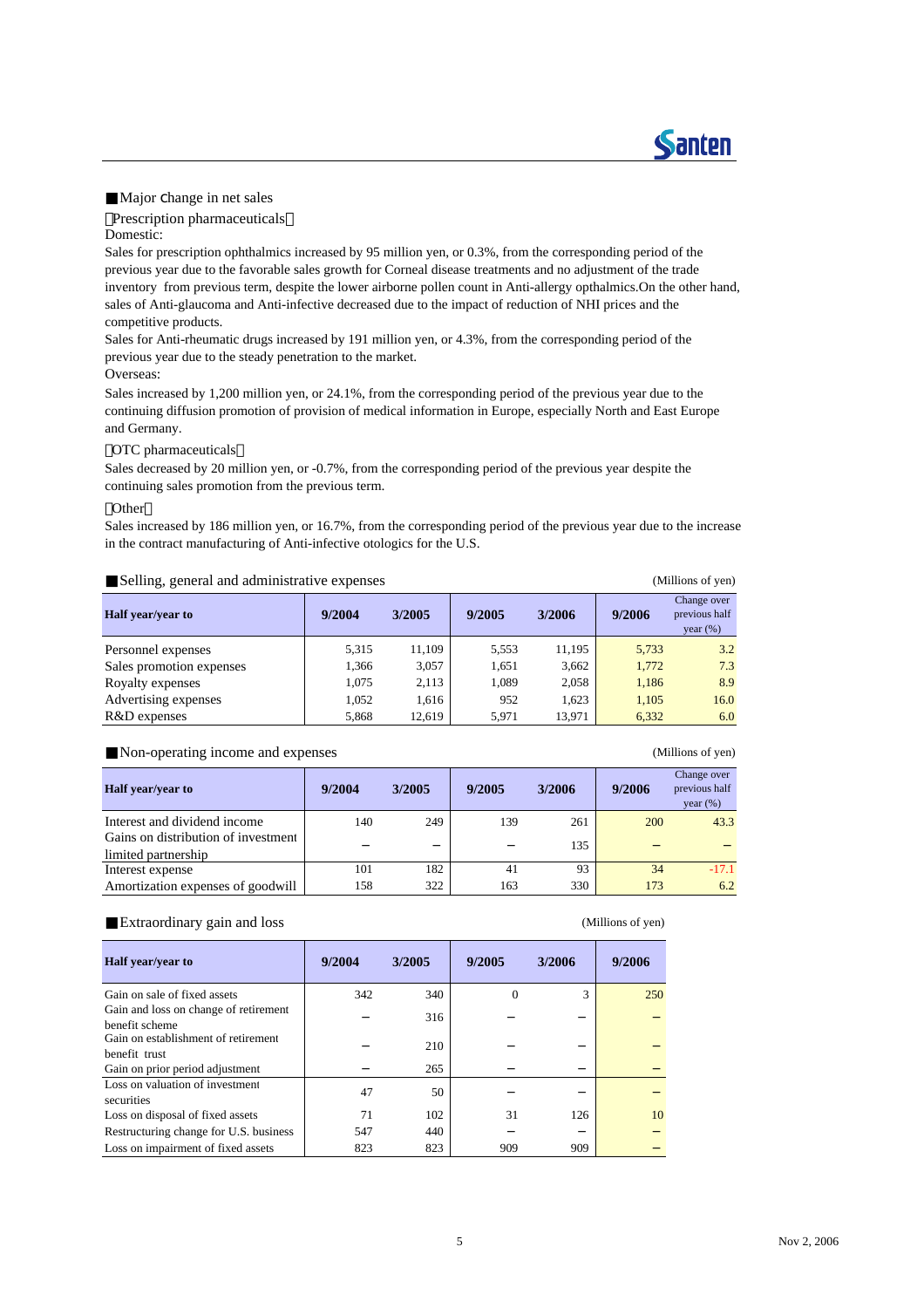## Sales details

|  | Sales of major prescription pharmaceuticals |
|--|---------------------------------------------|
|  |                                             |

| <b>Therapeutic category</b>        | <b>Generic name/formulation</b>                     | <b>Brand name</b>    | <b>Region</b> | <b>Launched</b> |
|------------------------------------|-----------------------------------------------------|----------------------|---------------|-----------------|
|                                    |                                                     |                      |               |                 |
| Bacterial conjunctivitis           | levofloxacin/ophthalmic solution                    | Cravit               | Japan         | Apr- $00$       |
|                                    | ofloxacin/ophthalmic solution                       | <b>Tarivid</b>       | Japan         | Sep-87          |
|                                    | timolol maleate/ophthalmic solution                 | Timoptol             | Japan         | $Sep-81$        |
| Glaucoma                           | timotol maleate/<br>long-acting ophthalmic solution | <b>Timoptol XE</b>   | Japan         | Nov-99          |
|                                    | dipivefrine hydrochloride                           | Pivalephrine         | Japan         | Dec-88          |
|                                    | bunazosin hydrochloride                             | <b>Detantol</b>      | Japan         | $Sep-01$        |
|                                    | Isopropyl Unoprostone                               | <b>Rescula</b>       | Japan         | $Oct-94$        |
|                                    | levocabastine hydrochloride/                        | Livostin             | Japan         | $Jan-01$        |
| Allergy                            | ophthalmic solution                                 |                      |               |                 |
|                                    | pemirolast potassium/ophthalmic solution            | <b>Alegysal</b>      | Japan         | Apr-95          |
| Corneal disease                    | sodium hyaluronate/ophthalmic solution              | <b>Hyalein</b>       | Japan         | $Jun-95$        |
| Inflammation                       | fluorometholone/ophthalmic solution                 | <b>Flumetholon</b>   | Japan         | $Oct-75$        |
| Early-stage senile cataract        | pirenoxine/ophthalmic solution                      | <b>Kary Uni</b>      | Japan         | Jul-92          |
| Adjuvant for ophthalmic operations | sodium hyaluronate/                                 | <b>Opegan Hi</b>     | Japan         | Jan- $95$       |
|                                    | adjuvant for ophthalmic operations                  |                      |               |                 |
| Perfusate/lotion                   | oxiglutatione/ophthalmic perfusate and lotion       | <b>BSS PLUS</b>      | Japan         | $Jan-92$        |
| Rheumatoid arthritis               | bucillamine/tablet                                  | <b>Rimatil</b>       | Japan         | Sep-87          |
|                                    | salazosulfapyridine/enteric coated tablet           | <b>Azulfidine EN</b> | Japan         | Dec-95          |

Rescula:This product, which was launched in October 1994, is to be sold by Santen Pharmaceutical Co., Ltd in October 2004.

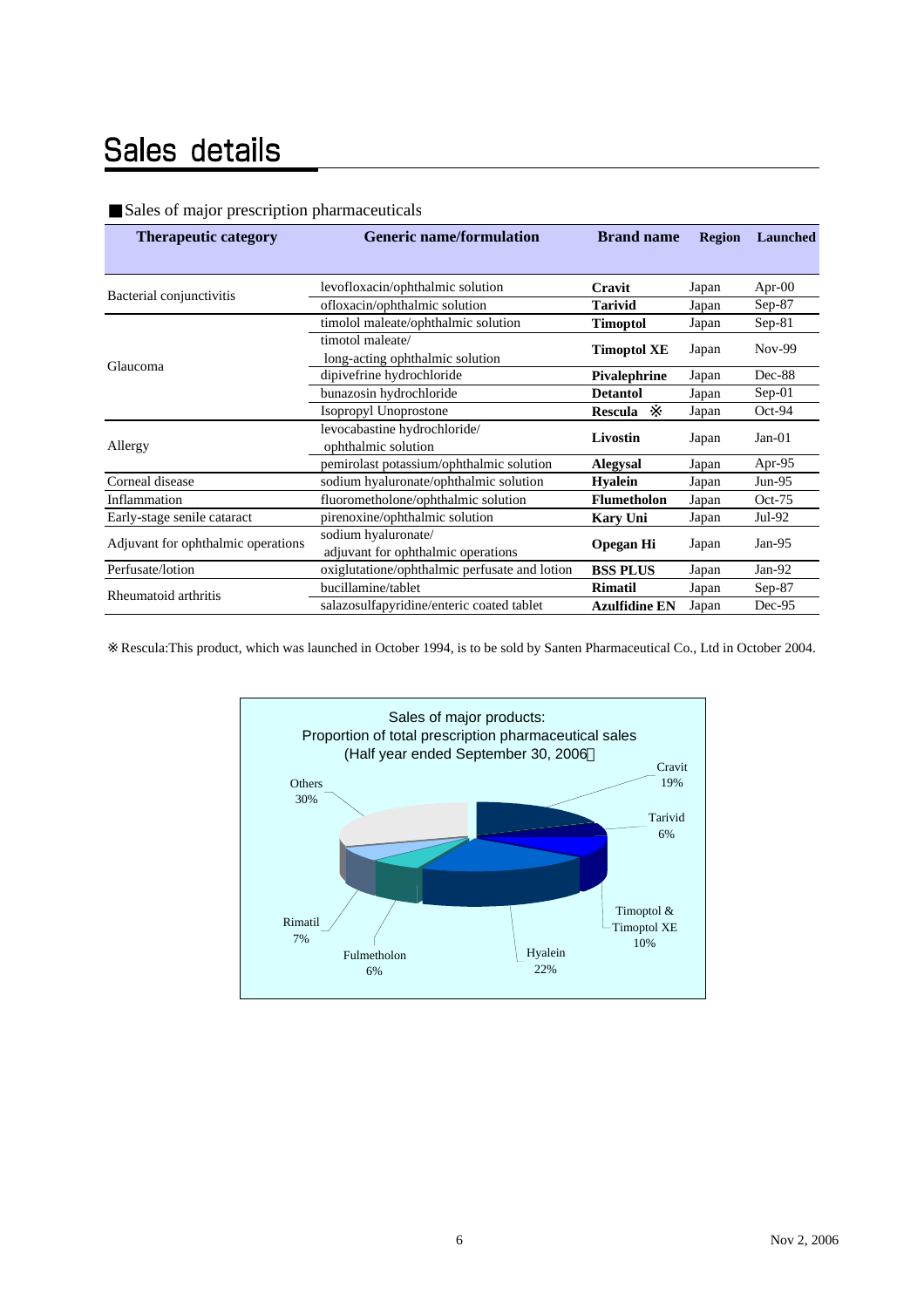

#### (Millions of yen) **Brand name 9/2004 3/2005 9/2005 3/2006 9/2006** % Change **3/2007 Forecast** % Change 7,013 12,833 7,082 13,227 7,227 2.0 12,930 -2.2 **Cravit** 2,518 4,429 2,325 4,100 2,037 -12.4 3,460 -15.6 **Tarivid** 2,287 4,415 2,190 4,210 1,975 -9.8 3,790 -10.0 **Timoptol** 1,410 2,837 1,546 3,072 1,615 4.5 3,210 4.5 **Timoptol XE** 211 394 173 324 149 -14.0 270 -16.7 **Pivalephrine** 1,098 2,155 1,132 2,226 1,158 2.3 2,330 4.7 **Detantol** 2,645 2,621 5,152 2,590 -1.2 5,210 1.2 **Rescula** 1,424 4,917 1,478 3,984 1,656 12.1 4,470 12.2 **Livostin** 377 954 333 749 359 7.9 740 -1.2 **Alegysal** 7,499 14,987 8,387 16,879 9,022 7.6 17,980 6.5 **Hyalein** 2,566 5,354 2,446 4,879 2,466 0.8 4,830 -1.0 **Flumetholon** 1,676 3,220 1,703 3,341 1,760 3.3 3,460 3.6 **Kary Uni** 1,156 2,374 1,402 2,746 1,421 1.3 2,890 5.2 **Opegan Hi** 658 1,274 676 1,316 658 -2.5 1,290 -2.0 **BSS PLUS** 2,505 4,811 2,576 5,033 2,608 1.3 4,970 -1.3 **Rimatil** 1,687 3,376 1,883 3,717 1,957 4.0 3,860 3.8 **Azulfidine EN Half year/year to**



#### Sales for JJVCI (Millions of yen)

**9/2004 3/2005 9/2005 3/2006 9/2006** % Change **3/2007 Forecast** % Change 188 781 383 1,149 492 28.4 950 -17.3 **Half year/year to**

\*Prescription opthalmic pharmaceuticals for U.S.A.(Quixin,Betimol and Alamast) changes a sales transfer in February, 2004.

\*Forecasts in this report are based on the currently available information. Actual results may differ materially depending on a number of factors including adverse economic conditions etc.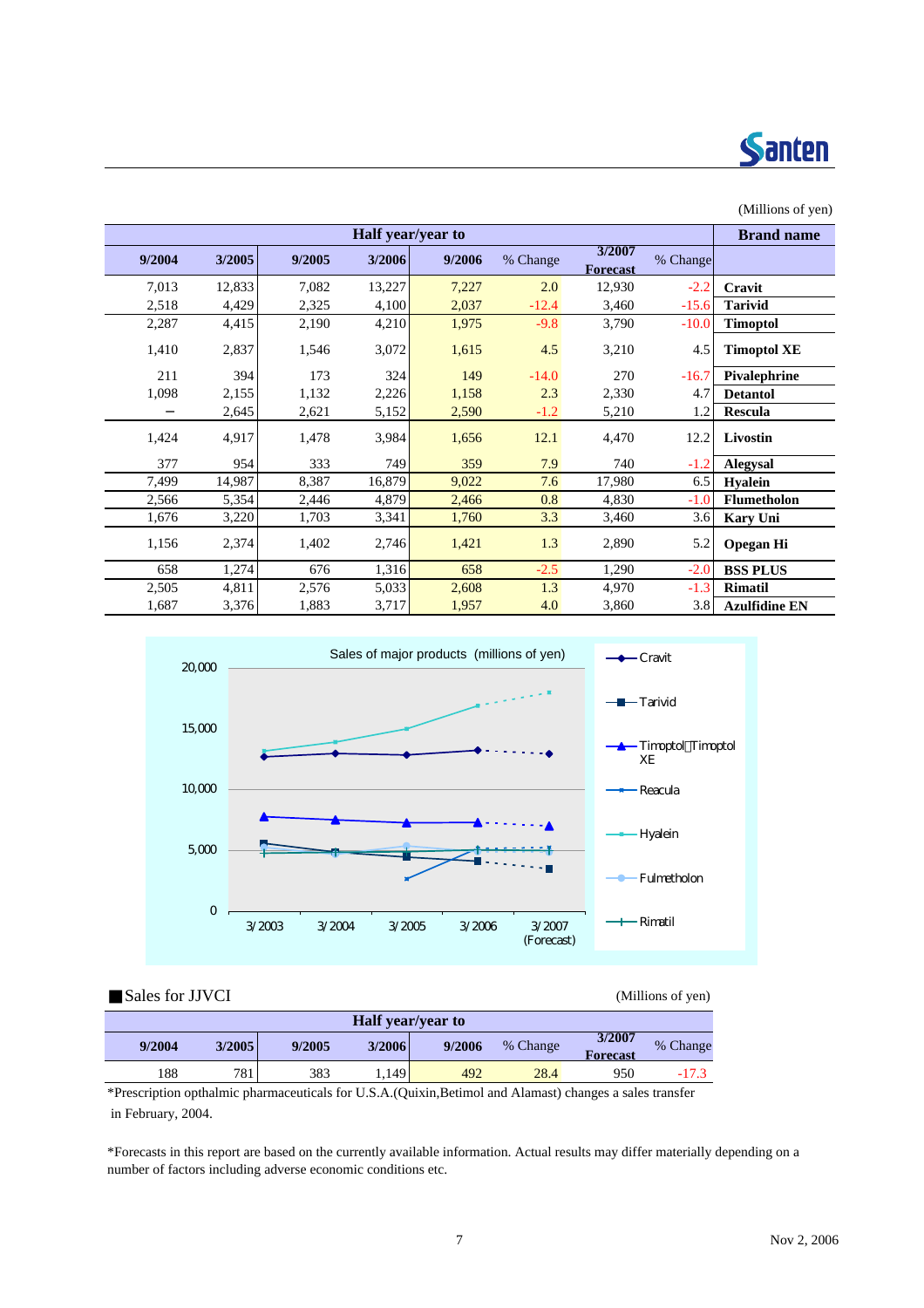## Sales details

| Sales by division                  |        |        |        |        |        |          | (Millions of yen)         |
|------------------------------------|--------|--------|--------|--------|--------|----------|---------------------------|
| <b>Half</b> year/year to           | 9/2004 | 3/2005 | 9/2005 | 3/2006 | 9/2006 | % Change | 3/2007<br><b>Forecast</b> |
| Prescription pharmaceuticals       | 40.601 | 84.298 | 45,561 | 90,251 | 47,051 | 3.3      | 91,790                    |
| Ophthalmic                         | 36,233 | 75,624 | 40,832 | 80,922 | 42,036 | 2.9      | 82,100                    |
| Anti-rheumatic drugs               | 4.215  | 8,353  | 4,588  | 9,041  | 4.863  | 6.0      | 9,400                     |
| Other prescription pharmaceuticals | 152    | 319    | 141    | 287    | 151    | 7.5      | 280                       |
| OTC pharmaceuticals                | 2,593  | 5,277  | 2.777  | 5.247  | 2,757  | $-0.7$   | 5,300                     |
| Medical devices                    | 435    | 754    | 332    | 638    | 271    | $-18.3$  | 600                       |
| Others                             | 1.454  | 2,366  | 1.114  | 2,260  | 1,300  | 16.7     | 2,800                     |
| Total net sales                    | 45,084 | 92.696 | 49,785 | 98.397 | 51,380 | 3.2      | 100.500                   |

[Domestic] (Millions of yen)

| <b>Half</b> year/year to           | 9/2004 | 3/2005 | 9/2005 | 3/2006 |        | 9/2006 % Change | 3/2007<br><b>Forecast</b> |
|------------------------------------|--------|--------|--------|--------|--------|-----------------|---------------------------|
| Prescription pharmaceuticals       | 36,964 | 76,895 | 40,584 | 80,308 | 40,873 | 0.7             | 80,840                    |
| Ophthalmic                         | 32,688 | 68,383 | 35,966 | 71,215 | 36,061 | 0.3             | 71,400                    |
| Anti-rheumatic drugs               | 4,150  | 8.244  | 4,501  | 8.869  | 4.692  | 4.3             | 9,180                     |
| Other prescription pharmaceuticals | 126    | 267    | 116    | 223    | 119    | 2.2             | 220                       |
| OTC pharmaceuticals                | 2,583  | 5,260  | 2,766  | 5,227  | 2,739  | $-1.0$          | 5,270                     |
| Medical devices                    | 416    | 726    | 322    | 618    | 260    | $-19.3$         | 580                       |
| Others                             | 316    | 562    | 360    | 629    | 255    | $-29.3$         | 660                       |
| Total domestic sales               | 40,281 | 83,446 | 44,034 | 86,784 | 44,129 | 0.2             | 87,360                    |
| Percentage of total net sales)     | 89.3%  | 90.0%  | 88.4%  | 88.2%  | 85.9%  |                 | 86.9%                     |

| [Overseas]<br>(Millions of yen)    |        |        |        |        |       |                 |                           |  |  |  |
|------------------------------------|--------|--------|--------|--------|-------|-----------------|---------------------------|--|--|--|
| Half year/year to                  | 9/2004 | 3/2005 | 9/2005 | 3/2006 |       | 9/2006 % Change | 3/2007<br><b>Forecast</b> |  |  |  |
| Prescription pharmaceuticals       | 3.636  | 7.402  | 4.977  | 9.942  | 6.177 | 24.1            | 10,940                    |  |  |  |
| Ophthalmic                         | 3,545  | 7,241  | 4,866  | 9,706  | 5,974 | 22.8            | 10,670                    |  |  |  |
| Anti-rheumatic drugs               | 65     | 108    | 86     | 172    | 170   | 96.8            | 210                       |  |  |  |
| Other prescription pharmaceuticals | 26     | 52     | 24     | 64     | 32    | 32.3            | 50                        |  |  |  |
| OTC pharmaceuticals                | 9      | 16     | 10     | 20     | 17    | 63.0            | 20                        |  |  |  |
| Medical devices                    | 19     | 27     | 9      | 19     | 10    | 13.4            | 20                        |  |  |  |
| <b>Others</b>                      | 1.137  | 1,803  | 753    | 1,631  | 1.045 | 38.7            | 2,130                     |  |  |  |
| Total overseas sales               | 4,802  | 9,250  | 5,751  | 11,613 | 7,251 | 26.1            | 13,130                    |  |  |  |
| (Percentage of total net sales)    | 10.7%  | 10.0%  | 11.6%  | 11.8%  | 14.1% |                 | 13.1%                     |  |  |  |

\*Forecasts in this report are based on the currently available information. Actual results may differ materially depending on a number of factors including adverse economic conditions etc.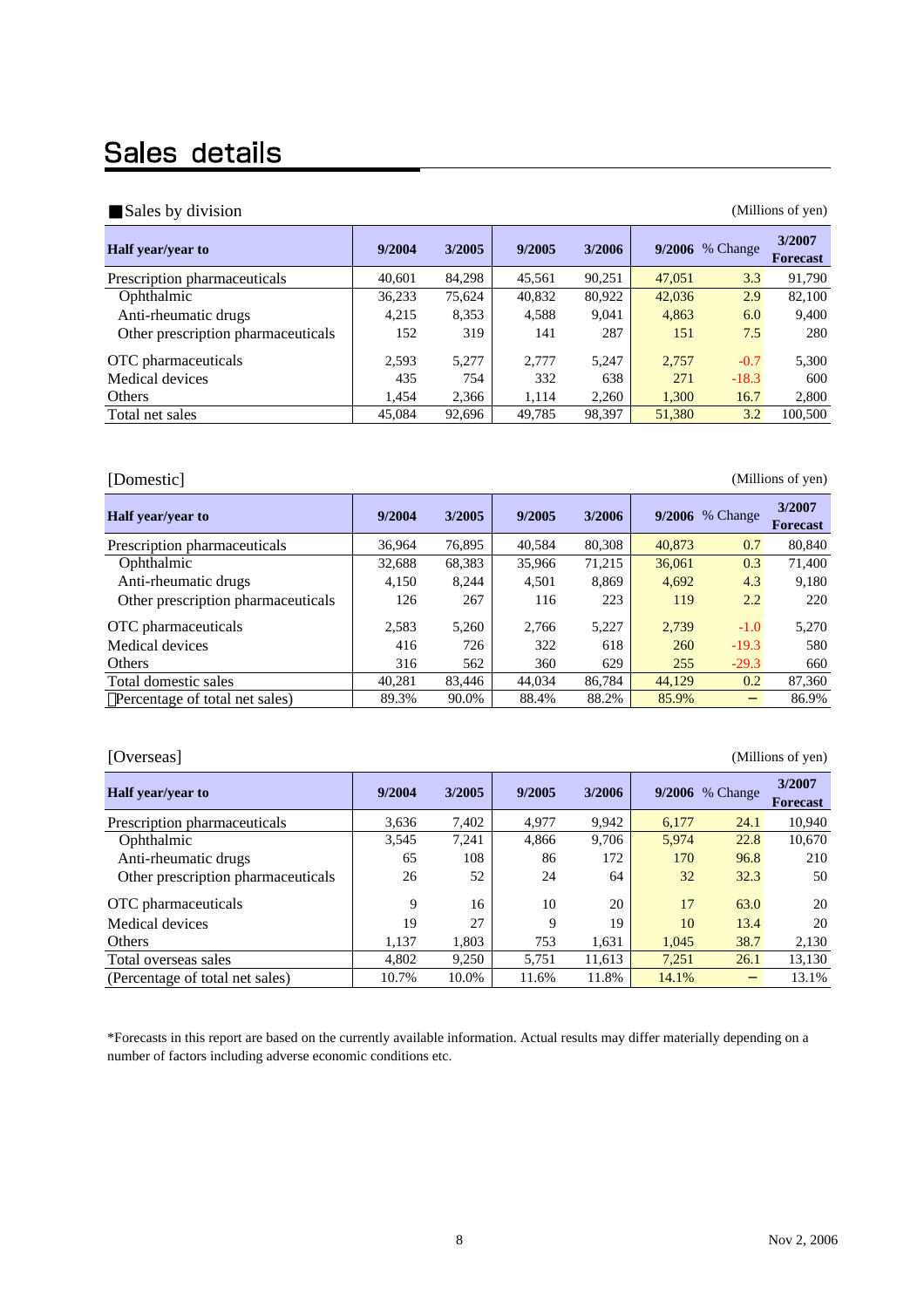### Breakdown by geographic segment



|                                           | Half year/year to             | 9/2004       |      | 3/2005       |      | 9/2005       |      | 3/2006       |      | 9/2006             |      |
|-------------------------------------------|-------------------------------|--------------|------|--------------|------|--------------|------|--------------|------|--------------------|------|
|                                           |                               | Million yen  | $\%$ | Million yen  | $\%$ | Million yen  | $\%$ | Million yen  | $\%$ | <b>Million</b> yen | $\%$ |
| segment                                   | Japan                         | 41,669       | 92.4 | 85,837       | 92.6 | 45,797       | 92.0 | 89,881       | 91.3 | 46,421             | 90.3 |
| Net sales by                              | Europe                        | 3,057        | 6.8  | 6,374        | 6.9  | 3,782        | 7.6  | 8,155        | 8.3  | 4,622              | 9.0  |
| geographic                                | Others                        | 358          | 0.8  | 484          | 0.5  | 206          | 0.4  | 360          | 0.4  | 336                | 0.7  |
|                                           | Total                         | 45,084 100.0 |      | 92,696 100.0 |      | 49,785 100.0 |      | 98,397 100.0 |      | 51,380 100.0       |      |
|                                           | Japan                         | 30,925       |      | 64,216       |      | 33,193       |      | 68,244       |      | 34,606             |      |
|                                           | Europe                        | 3,877        |      | 8,148        |      | 4,350        |      | 9,192        |      | 4,895              |      |
| expenses by                               | Others                        | 1,880        |      | 3,798        |      | 1,843        |      | 3,927        |      | 1,845              |      |
|                                           | Total                         | 36,683       |      | 76,162       |      | 39,388       |      | 81,364       |      | 41,347             |      |
| geographic segment<br>Operating           | Corporate and<br>eliminations | $-1,138$     |      | $-2,448$     |      | $-1,684$     |      | $-3,961$     |      | $-2,072$           |      |
|                                           | Consolidated total            | 35,545       |      | 73,713       |      | 37,703       |      | 77,402       |      | 39,275             |      |
|                                           | Japan                         | 11,004       |      | 22,169       |      | 13,054       |      | 22,623       |      | 12,458             |      |
|                                           | Europe                        | $-16$        |      | $-149$       |      | 275          |      | 951          |      | 600                |      |
|                                           | Others                        | $-307$       |      | $-743$       |      | $-237$       |      | $-708$       |      | $-257$             |      |
|                                           | Total                         | 10,680       |      | 21,276       |      | 13,092       |      | 22,866       |      | 12,801             |      |
| Operating income by<br>geographic segment | Corporate and<br>eliminations | $-1,140$     |      | $-2,294$     |      | $-1,010$     |      | $-1,871$     |      | $-695$             |      |
|                                           | Consolidated total            | 9,539        |      | 18,982       |      | 12,081       |      | 20,995       |      | 12,105             |      |

#### Breakdown by geographic segment

Europe: Finland, Germany and Sweden

Others: U.S.A., China, Korea and Taiwan

**Note:** Sales of prescription ophthalmics in the U.S.A. are included in sales in Europe.

#### Overseas sales

| Half year/year to | 9/2004      |          | 3/2005      |      | 9/2005      |        | 3/2006       |      | 9/2006      |      |
|-------------------|-------------|----------|-------------|------|-------------|--------|--------------|------|-------------|------|
|                   | Million yen | $\%$     | Million yen | $\%$ | Million yen | %      | Million yen  | %    | Million yen | $\%$ |
| Europe            | 2.369       | 49.3     | 4.794 51.8  |      | 3,045 52.9  |        | 6.089        | 52.4 | 3.379       | 46.6 |
| North America     |             | 858 17.9 | 1.703       | 18.4 | 695         | - 12.1 | 1.915        | 16.5 | 1.193       | 16.5 |
| Others            | 1.575 32.8  |          | 2.752 29.8  |      | 2.009       | 35.0   | 3.608        | 31.1 | 2,678 36.9  |      |
| Total             | 4.802 100.0 |          | 9.250 100.0 |      | 5.751 100.0 |        | 11.613 100.0 |      | 7.251 100.0 |      |

Europe: Finland, Russia, Sweden, Germany and Norway

North America: U.S.A. and Canada

Others: Asian countries

**Note:** Overseas sales represent sales generated in countries or regions other than Japan by Santen Pharmaceutical Co., Ltd. and its subsidiaries.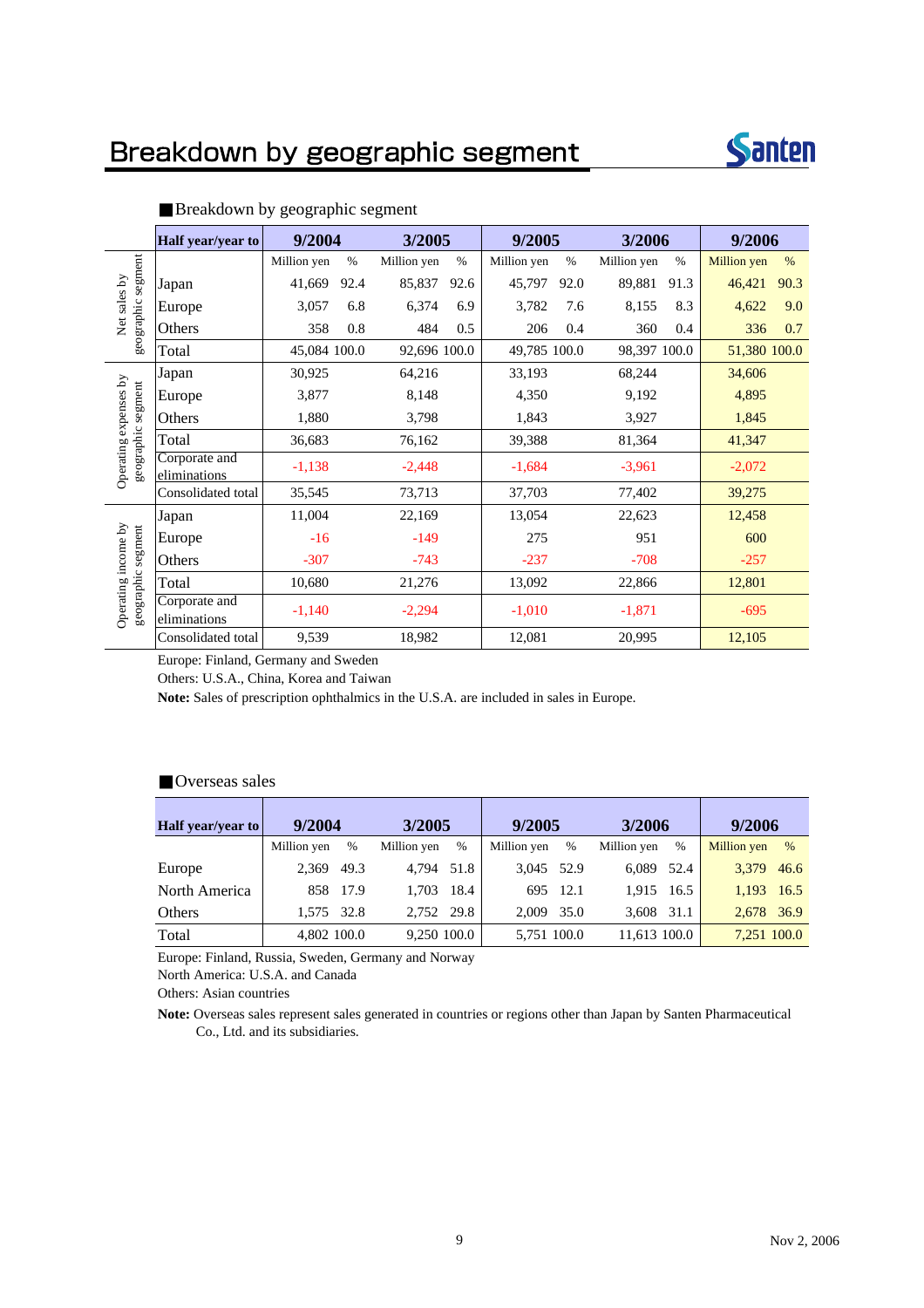### **Consolidated balance sheets**

#### Assets

| At half-year/year end                  | 9/2004        |                       | 3/2005        |                       | 9/2005         |                       | 3/2006        |                       | 9/2006        |                              |
|----------------------------------------|---------------|-----------------------|---------------|-----------------------|----------------|-----------------------|---------------|-----------------------|---------------|------------------------------|
|                                        | Million yen   | Propor-<br>tion $(%)$ | Million yen   | Propor-<br>tion $(%)$ | Million yen    | Propor-<br>tion $(%)$ | Million yen   | Propor-<br>tion $(%)$ | Million yen   | Propor-<br>$\frac{1}{2}$ (%) |
| <b>Current assets</b>                  | 89,905        | 61.1                  | 82,735        | 59.1                  | 89,348         | 61.4                  | 93,892        | 62.4                  | 97,913        | 63.5                         |
| Cash and deposits                      | 33,068        |                       | 23,948        |                       | 30,221         |                       | 34,583        |                       | 32,777        |                              |
| Notes and accounts<br>receivable-trade | 33,440        |                       | 35,625        |                       | 35,371         |                       | 34,423        |                       | 37,527        |                              |
| Marketable securities                  | 9,309         |                       | 9,046         |                       | 10,388         |                       | 11,201        |                       | 15,206        |                              |
| Inventories                            | 9,167         |                       | 9,826         |                       | 9,293          |                       | 9,837         |                       | 8,821         |                              |
| Deferred tax assets                    | 1,841         |                       | 1,625         |                       | 1,608          |                       | 1,651         |                       | 1,514         |                              |
| Other current assets                   | 3,094         |                       | 2,681         |                       | 2,469          |                       | 2,196         |                       | 2,066         |                              |
| Allowance for doubtful<br>receivables  | $-15$         |                       | $-18$         |                       | $-4$           |                       | $-1$          |                       | $-0$          |                              |
| <b>Fixed assets</b>                    | 57,242        | 38.9                  | 57,244        | 40.9                  | 56,214         | 38.6                  | 56,552        | 37.6                  | 56,270        | 36.5                         |
| Tangible assets                        | 35,653        | 24.2                  | 32,676        | 23.3                  | 31,179         | 21.4                  | 30,395        | 20.2                  | 30,579        | 19.8                         |
| Buildings and structures               | 19,809        |                       | 18,826        |                       | 17,782         |                       | 17,119        |                       | 16,544        |                              |
| Machinery, equipment<br>and vehicles   | 1,729         |                       | 2,114         |                       | 2,023          |                       | 2,021         |                       | 1,958         |                              |
| Land                                   | 9,893         |                       | 9,486         |                       | 9,062          |                       | 9,063         |                       | 8,839         |                              |
| Construction in progress               | 1,986         |                       | 181           |                       | 321            |                       | 274           |                       | 1,272         |                              |
| Other tangibles                        | 2,234         |                       | 2,067         |                       | 1,989          |                       | 1,916         |                       | 1,964         |                              |
| Intangible assets                      | 3,461         | 2.4                   | 3,318         | 2.4                   | 2,959          | 2.0                   | 2,951         | 2.0                   | 2,787         | 1.8                          |
| Goodwill                               | 1,153         |                       | 1,015         |                       | 855            |                       | 709           |                       | 564           |                              |
| Software                               | 1,034         |                       | 1,182         |                       | 1,024          |                       | 1,035         |                       | 943           |                              |
| Consolidation adjustments              | 8             |                       | 6             |                       | $\overline{4}$ |                       | 2             |                       | $\mathbf{0}$  |                              |
| Other intangibles                      | 1,265         |                       | 1,113         |                       | 1,075          |                       | 1,204         |                       | 1,279         |                              |
| Investments and other assets           | 18,126        | 12.3                  | 21,250        | 15.2                  | 22,075         | 15.2                  | 23,205        | 15.4                  | 22,903        | 14.9                         |
| Investment securities                  | 12,001        |                       | 14,313        |                       | 15,737         |                       | 17,715        |                       | 18,398        |                              |
| Deferred tax assets                    | 1,991         |                       | 1,051         |                       | 960            |                       | 379           |                       |               |                              |
| Other assets                           | 4,136         |                       | 5,885         |                       | 5,377          |                       | 5,109         |                       | 4,504         |                              |
| Allowance for doubtful<br>receivables  | $-3$          |                       |               |                       |                |                       |               |                       |               |                              |
|                                        |               |                       |               |                       |                |                       |               |                       |               |                              |
| <b>Deferred assets</b>                 |               |                       |               |                       |                |                       | 13            | 0.0                   | 21            | 0.0                          |
| <b>Total assets</b>                    | 147,148 100.0 |                       | 139,979 100.0 |                       | 145,563 100.0  |                       | 150,458 100.0 |                       | 154,205 100.0 |                              |

Major changes at September 30, 2006 from March 31, 2006

**Notes and accounts**

Due to the increase of sales.

**receivables-trade: Marketable securities:**

Due to the purchase of short-term bonds of 3,000 million yen.

**Inventories:**

Due to the decrease of merchandise and products.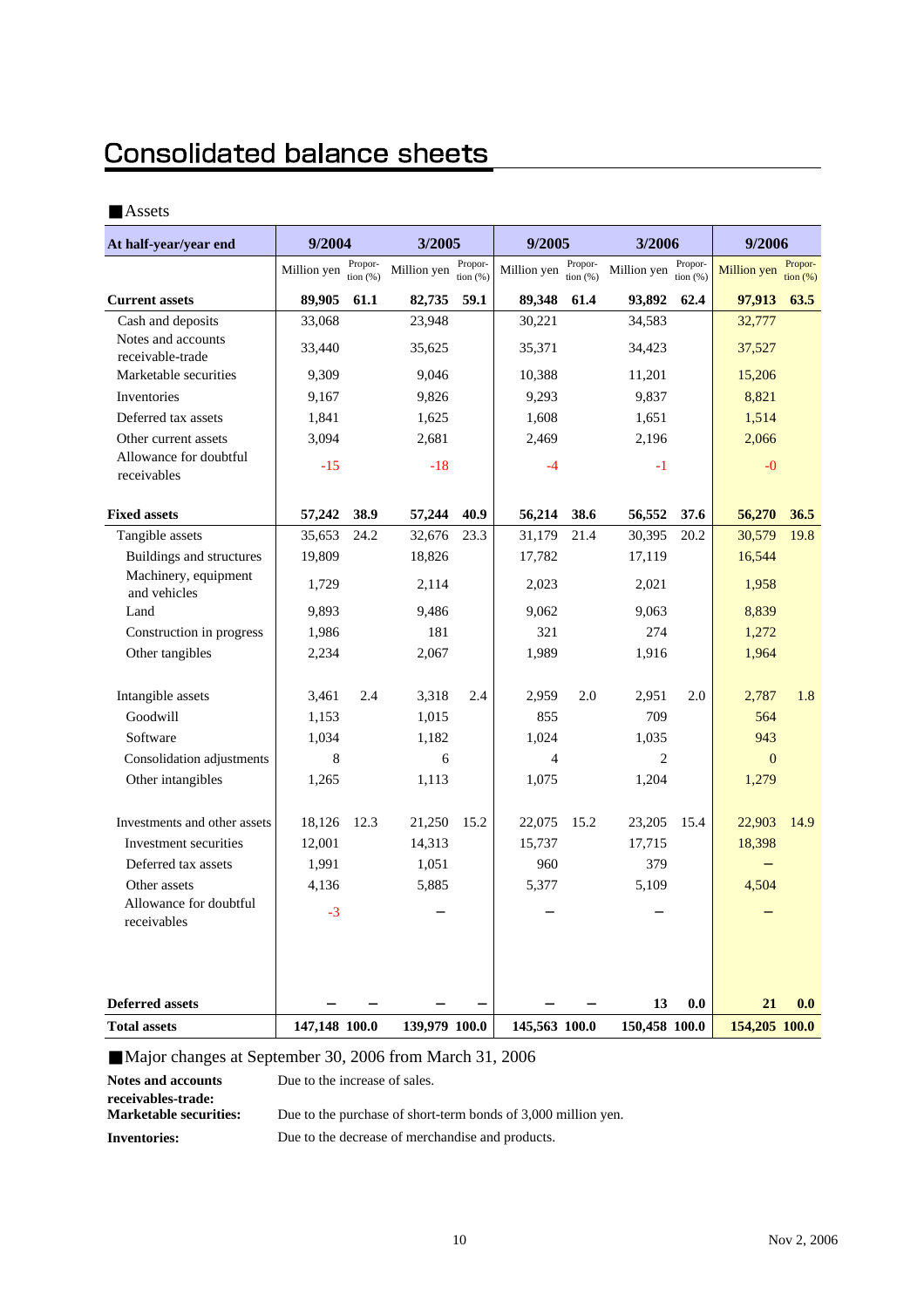

Liabilities and net assets

| Half year/year to                                 | 9/2004        |                        | 3/2005        |                       | 9/2005        |                       | 3/2006        |                       | 9/2006        |                              |
|---------------------------------------------------|---------------|------------------------|---------------|-----------------------|---------------|-----------------------|---------------|-----------------------|---------------|------------------------------|
|                                                   | Million yen   | Propor-<br>tion $(% )$ | Million yen   | Propor-<br>tion $(%)$ | Million yen   | Propor-<br>tion $(%)$ | Million yen   | Propor-<br>tion $(%)$ | Million yen   | Propor-<br>$\frac{1}{2}$ (%) |
| <b>Current liabilities</b>                        | 22,014        | 15.0                   | 22,221        | 15.9                  | 23,205        | 16.0                  | 24,110        | <b>16.0</b>           | 21,609        | <b>14.0</b>                  |
| Notes and accounts payable<br>-trade              | 5,201         |                        | 6,122         |                       | 5,238         |                       | 5.630         |                       | 5,038         |                              |
| Current portion of long-term<br>debt              | 416           |                        | 268           |                       | 768           |                       | 168           |                       | 168           |                              |
| Other payables                                    | 8,756         |                        | 8,577         |                       | 8,715         |                       | 9,308         |                       | 8,395         |                              |
| Income taxes payable                              | 3,173         |                        | 3,413         |                       | 4,729         |                       | 4.946         |                       | 4,590         |                              |
| Consumption taxes payable                         | 477           |                        | 475           |                       | 488           |                       | 468           |                       | 469           |                              |
| Reserve for bonuses                               | 2,149         |                        | 2,481         |                       | 2,301         |                       | 2,483         |                       | 2,184         |                              |
| Other reserves                                    | 235           |                        | 199           |                       | 112           |                       | 81            |                       | 73            |                              |
| Other current liabilities                         | 1,604         |                        | 682           |                       | 850           |                       | 1,023         |                       | 690           |                              |
| <b>Noncurrent liabilities</b>                     | 19,785        | 13.4                   | 9,518         | 6.8                   | 8,781         | 6.0                   | 7,710         | 5.1                   | 7,791         | 5.1                          |
| Long-term debt                                    | 12,062        |                        | 6,614         |                       | 5,980         |                       | 5,446         |                       | 5,362         |                              |
| Other payables -long-term                         | 87            |                        | 636           |                       | 368           |                       | 381           |                       | 116           |                              |
| Retirement and severance                          | 5,697         |                        | 1.455         |                       | 1,763         |                       | 1,243         |                       | 1,307         |                              |
| benefits for employee<br>Retirement and severance |               |                        |               |                       |               |                       |               |                       |               |                              |
| benefits for directors and<br>auditors            | 399           |                        | 402           |                       | 453           |                       | 462           |                       | 504           |                              |
| Deffered tax liabilities                          | 25            |                        | 23            |                       | 21            |                       | 20            |                       | 177           |                              |
| Other liabilities                                 | 1,513         |                        | 386           |                       | 194           |                       | 155           |                       | 322           |                              |
| <b>Total liabilities</b>                          | 41,800        | 28.4                   | 31,740        | 22.7                  | 31,986        | 22.0                  | 31,820        | 21.1                  | 29,401        | <b>19.1</b>                  |
| <b>Shareholders' equity</b>                       | 107,169       | 72.8                   | 109,017       | 77.8                  | 113,538       | 78.0                  | 117,377       | 78.0                  | 122,133       | 79.2                         |
| Common stock                                      | 6,227         | 4.2                    | 6,247         | 4.5                   | 6,272         | 4.3                   | 6,319         | 4.2                   | 6,343         | 4.1                          |
| Capital surplus reserves                          | 6,922         | 4.7                    | 6,942         | 4.9                   | 6,967         | 4.8                   | 7,014         | 4.7                   | 7,038         | 4.6                          |
| Retained earnings                                 | 94,063        | 63.9                   | 95,901        | 68.5                  | 100,378       | 69.0                  | 104,133       | 69.2                  | 108,846       | 70.6                         |
| Treasury stock at cost                            | $-44$         | $-0.0$                 | $-74$         | $-0.1$                | -79           | $-0.1$                | $-90$         | $-0.1$                | $-94$         | $-0.1$                       |
| <b>Valuation and translation</b>                  | $-1,821$      | $-1.2$                 | $-777$        | $-0.5$                | 38            | 0.0                   | 1,260         | 0.9                   | 2,611         | 1.7                          |
| adjustments<br>Unrealized holding gains           |               |                        |               |                       |               |                       |               |                       |               |                              |
| on securities                                     | 1,256         | 0.9                    | 2,048         | 1.5                   | 2,922         | 2.0                   | 3,995         | 2.7                   | 4,643         | 3.0                          |
| Deffered hedging gain or                          |               |                        |               |                       |               |                       |               |                       |               | $-0.0$                       |
| loss<br>Foreign currency translation              |               |                        |               |                       |               |                       |               |                       |               |                              |
| adjustments                                       | $-3,078$      | $-2.1$                 | $-2,826 -2.0$ |                       | $-2,883$      | $-2.0$                | $-2,735$      | $-1.8$                | $-2,030$      | $-1.3$                       |
| <b>Stock acquisition rights</b>                   |               |                        |               |                       |               |                       |               |                       | 59            | 0.0                          |
| <b>Total net aseets</b>                           | 105,347       | 71.6                   | 108,239       | 77.3                  | 113,576       | 78.0                  | 118,637       | 78.9                  | 124,804       | 80.9                         |
| <b>Total liabilities and net</b><br>aseets        | 147,148 100.0 |                        | 139,979 100.0 |                       | 145,563 100.0 |                       | 150,458 100.0 |                       | 154,205 100.0 |                              |

Major changes at September 30, 2006 from March 31, 2006

**Other payables:**

Due to the change of payment method of rebate.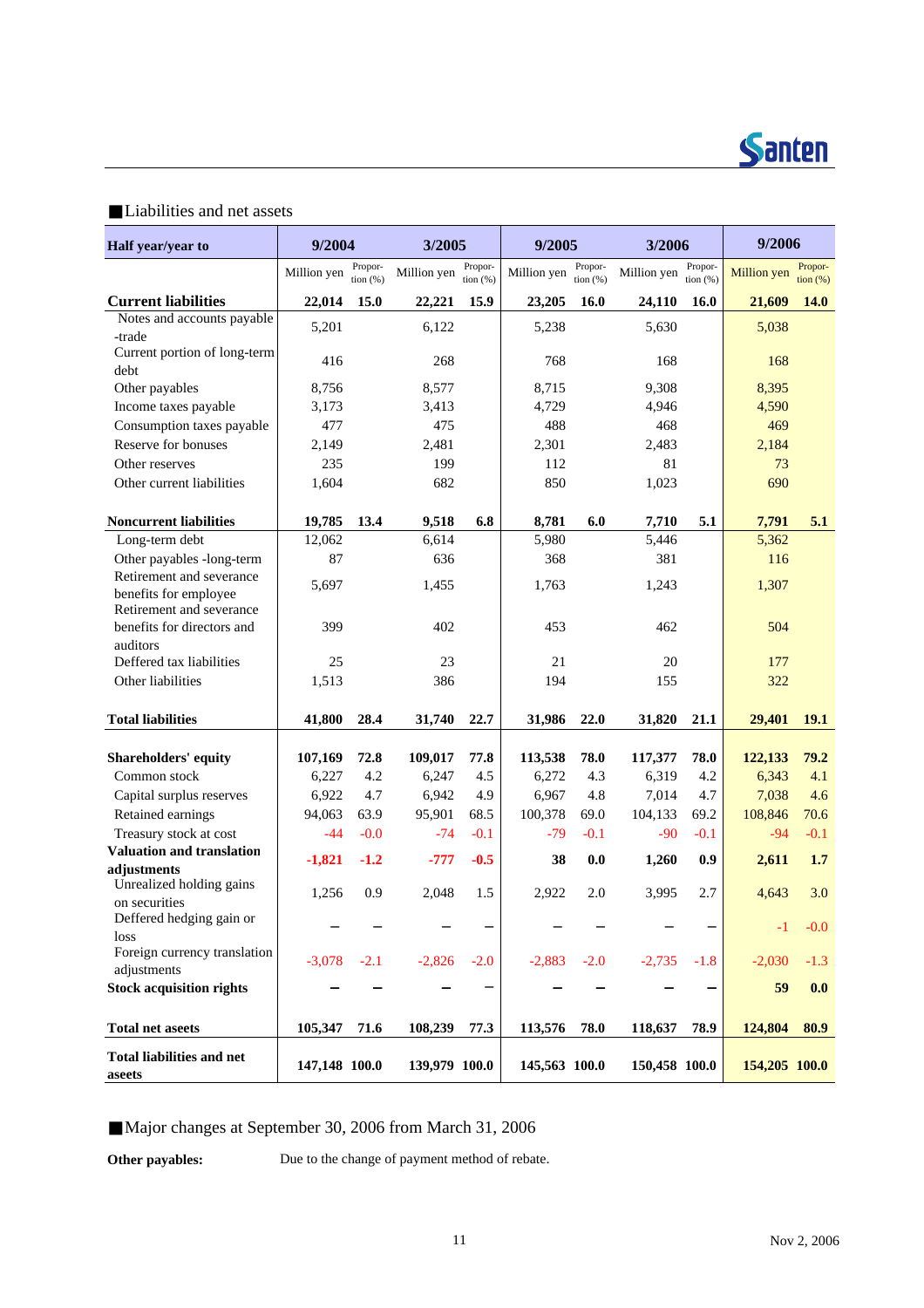## **Consolidated statements of cash flows**

|                                                        |                  |                  |                  |                  | (Millions of yen) |
|--------------------------------------------------------|------------------|------------------|------------------|------------------|-------------------|
| Half year/year to                                      | 9/2004           | 3/2005           | 9/2005           | 3/2006           | 9/2006            |
| I. Cash flows from operating activities:               |                  |                  |                  |                  |                   |
| Income before income taxes                             | 8,316            | 18,436           | 11,232           | 20,341           | 12,471            |
| Depreciation and amortization                          | 2,163            | 4,749            | 2,354            | 4,824            | 2,323             |
| Loss on impairment of fixed assets                     | 823              | 823              | 909              | 909              |                   |
| Increase/decrease in retirement and severance benefits | 366              | $-2,550$         | 308              | $-212$           | 63                |
| Interest and dividend income                           | $-140$           | $-249$           | $-139$           | $-261$           | $-200$            |
| Gains on insurance received                            | $-104$           | $-114$           | $-34$            | $-74$            | $-45$             |
| Interest expense                                       | 101              | 182              | 41               | 93               | 34                |
| Increase/decrease in trade receivables                 | $-966$           | $-3,082$         | 347              | 1,407            | $-2,904$          |
| Increase/decrease in inventories                       | 1,145            | 594              | 514              | $-18$            | 1,125             |
| Increase/decrease in trade accounts payable            | 169              | 1,065            | $-879$           | $-495$           | $-629$            |
| Other, net                                             | $-331$           | $-2,262$         | $-385$           | 570              | $-1,783$          |
| Subtotal                                               | 11,542           | 17,592           | 14,270           | 27,085           | 10,455            |
| Interest and dividend income received                  | 142              | 246              | 133              | 265              | 199               |
| Interest expense paid                                  | $-102$           | $-183$           | $-42$            | $-95$            | $-34$             |
| Insurance received                                     | 183              | 198              | 60               | 129              | 82                |
| Income taxes paid                                      | $-8,129$         | $-11,235$        | $-3.320$         | $-6,507$         | $-4,835$          |
| Net cash provided by operating activities              | 3,637            | 6,619            | 11,101           | 20,878           | 5,866             |
| II. Cash flows from investing activities:              |                  |                  |                  |                  |                   |
| Increase in fixed deposits                             | $-967$           | $-1,548$         | $-407$           | $-803$           | $-263$            |
| Decrease in fixed deposits                             | 1,453            | 2,904            | 279              | 1,041            | 107               |
| Payments for acquisition of marketable securities      | $-999$           | $-4,499$         |                  |                  |                   |
| Proceeds from sale of marketable securities            |                  | 4,817            | 499              | 504              |                   |
| Payments for acquisition of fixed assets               | $-1,550$         | $-4,906$         | $-961$           | $-2,106$         | $-1,768$          |
| Proceeds from sale of fixed assets                     | 542              | 2,488            | $\boldsymbol{0}$ | 29               | 599               |
| Purchase of investment securities                      | $-1,542$         | $-3,229$         | $-3$             | $-57$            | $-596$            |
| Proceeds from sale of investment securities            | 600              | 1,059            | 20               | 20               |                   |
| Other, net                                             | 6                | 7                | 1                | 41               | $-10$             |
| Net cash provided by investing activities              | $-2,057$         | $-2,907$         | $-571$           | $-1,330$         | $-1,932$          |
| III. Cash flows from financing activities:             |                  |                  |                  |                  |                   |
| Repayment of long-term debt                            | $-208$           | $-5,804$         | $-134$           | $-1,268$         | -84               |
| Parchase of treasury stock                             | -4               | $-2,582$         | $-5$             | $-15$            | $-5$              |
| Proceeds from sale of treasury stock                   | $\boldsymbol{0}$ | $\boldsymbol{0}$ | $\boldsymbol{0}$ | $\boldsymbol{0}$ | $\mathbf{0}$      |
| Dividens paid                                          | $-2,637$         | $-4,393$         | $-2,594$         | $-4,759$         | $-3,031$          |
| Other, net                                             | 28               | 68               | 49               | 143              | 47                |
| Net cash provided by financing activities              | $-2,821$         | $-12,711$        | $-2,684$         | $-5,900$         | $-3,072$          |
| IV. Effect of exchange rate changes on cash            | 43               | -42              | 22               | 75               | 176               |
| and cash equivalents                                   |                  |                  |                  |                  |                   |
| V. Net increase/decrease in cash and cash equivalents  | $-1,197$         | $-9,042$         | 7,867            | 13,723           | 1,037             |
| VI. Cash and cash equivalent at beginning of year      | 41,422           | 41,422           | 32,380           | 32,380           | 46,104            |
| . Cash and cash equivalent at end of year              | 40,225           | 32,380           | 40,248           | 46,104           | 47,142            |

(Millions of yen)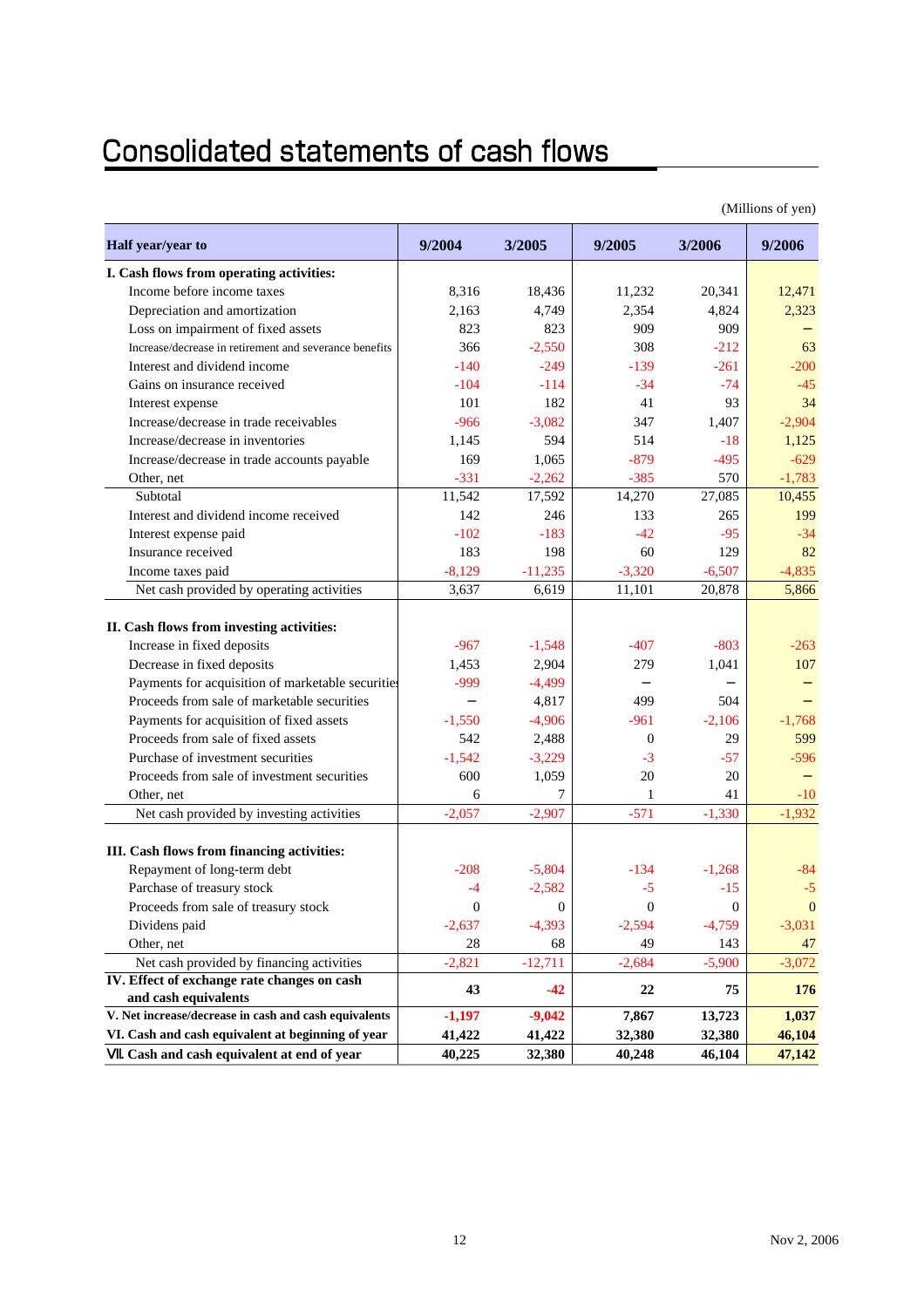## Capital expenditures and number of employees



| Capital expenditures     |        |        |        |        |        | (Millions of yen)         |
|--------------------------|--------|--------|--------|--------|--------|---------------------------|
| <b>Half</b> year/year to | 9/2004 | 3/2005 | 9/2005 | 3/2006 | 9/2006 | 3/2007<br><b>Forecast</b> |
| Consolidated             | .085   | .674   | 753    | 1.420  | 1.558  | 2,790                     |
| Non-consolidated         | 749    | 1.178  | 645    | 1.232  | 845    | 1,750                     |

**Note**: Includes investment in manufacturing facilities to be spent on a lease contract basis.

[Major items]

- Remodeling of existing production facilities

- Replacing of machinery for reseach and development

#### Depreciation and amortization (Millions of yen)

| <b>Half</b> year/year to                        | 9/2004 | 3/2005 | 9/2005 | 3/2006 | 9/2006 | 3/2007<br><b>Forecast</b> |
|-------------------------------------------------|--------|--------|--------|--------|--------|---------------------------|
| Manufacturing cost                              | 764    | 1,613  | 751    | 1,546  | 716    | 1,480                     |
| Selling, general and<br>administrative expenses | 374    | 740    | 349    | 626    | 284    | 590                       |
| R&D expenses                                    | 655    | 1,312  | 534    | 1,157  | 538    | 1,140                     |
| Others                                          | 18     | 30     | 6      | 12     | 6      | 30                        |
| Consolidated total                              | 1.813  | 3,696  | 1.642  | 3,343  | 1.545  | 3,230                     |
| Non-consolidated                                | 1.484  | 3.005  | 1.317  | 2.674  | 1.209  | 2.570                     |

Lease expenses (Millions of yen) **Half year/year to 9/2004** 3/2005 9/2005 3/2006 9/2006 3/2007 **Forecast** Consolidated 1,012 546 1,104 530 1,070 Manufacturing cost 1998 891 488 994 468 940 Non-consolidated 461 1,012 546 1,104 530 1,070

#### Number of employees

| At half-year/year end                | 9/2003 | 3/2004 | 9/2004 | 3/2005 | 9/2005 |
|--------------------------------------|--------|--------|--------|--------|--------|
| Consolidated                         | 2.359  | 2,308  | 2.356  | 2,312  | 2,361  |
| Sales division                       | 851    | 790    | 796    | 785    | 822    |
| Production division                  | 851    | 827    | 826    | 787    | 752    |
| R&D division                         | 469    | 460    | 472    | 483    | 528    |
| Corporate or back-office<br>division | 188    | 231    | 262    | 257    | 259    |
| Non-consolidated                     | 1.719  | 1.691  | 1.730  | 1,695  | 1,764  |

\*Forecasts in this report are based on the currently available information. Actual results may differ materially depending on a number of factors including adverse economic conditions etc.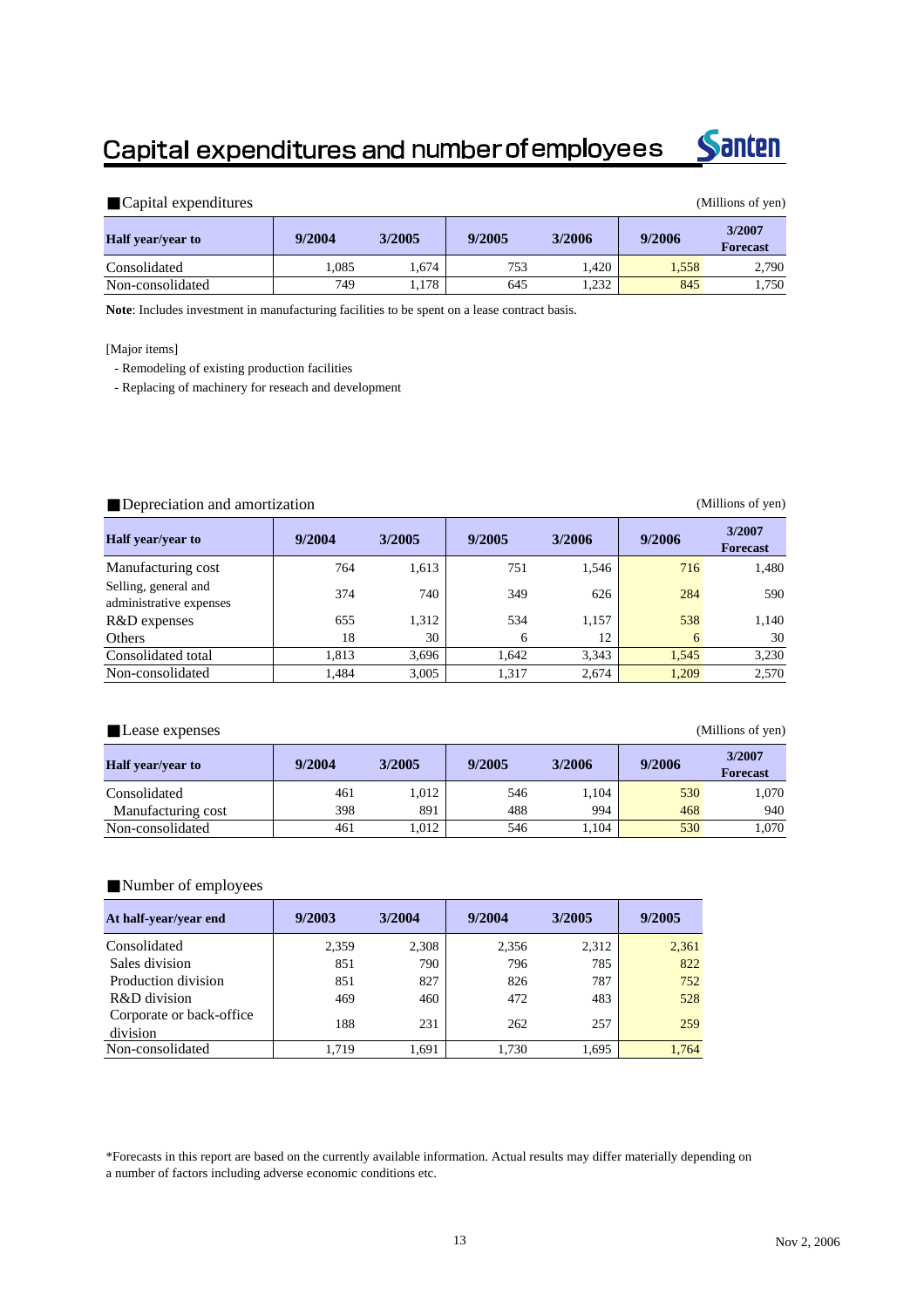### **Affiliated companies**

Santen group



#### Consolidated subsidiaries Domestic

| Santen Distribution Co., Ltd. |                     |                                              |              |      |  |  |  |  |  |
|-------------------------------|---------------------|----------------------------------------------|--------------|------|--|--|--|--|--|
| -Liquidation proceeding-      |                     |                                              |              |      |  |  |  |  |  |
| Osaka, Japan                  | Paid-in capital     | 4 million yen                                | Equity owned | 100% |  |  |  |  |  |
|                               |                     |                                              |              |      |  |  |  |  |  |
|                               |                     |                                              |              |      |  |  |  |  |  |
|                               |                     |                                              |              |      |  |  |  |  |  |
| Shiga, Japan                  | Paid-in capital     | 90 million yen                               | Equity owned | 100% |  |  |  |  |  |
|                               |                     |                                              |              |      |  |  |  |  |  |
|                               |                     |                                              |              |      |  |  |  |  |  |
|                               |                     |                                              |              |      |  |  |  |  |  |
| Osaka, Japan                  | Paid-in capital     | 90 million yen                               | Equity owned | 100% |  |  |  |  |  |
|                               | Goyokigyo Co., Ltd. | Cleaning of antidust and sterilized clothing |              |      |  |  |  |  |  |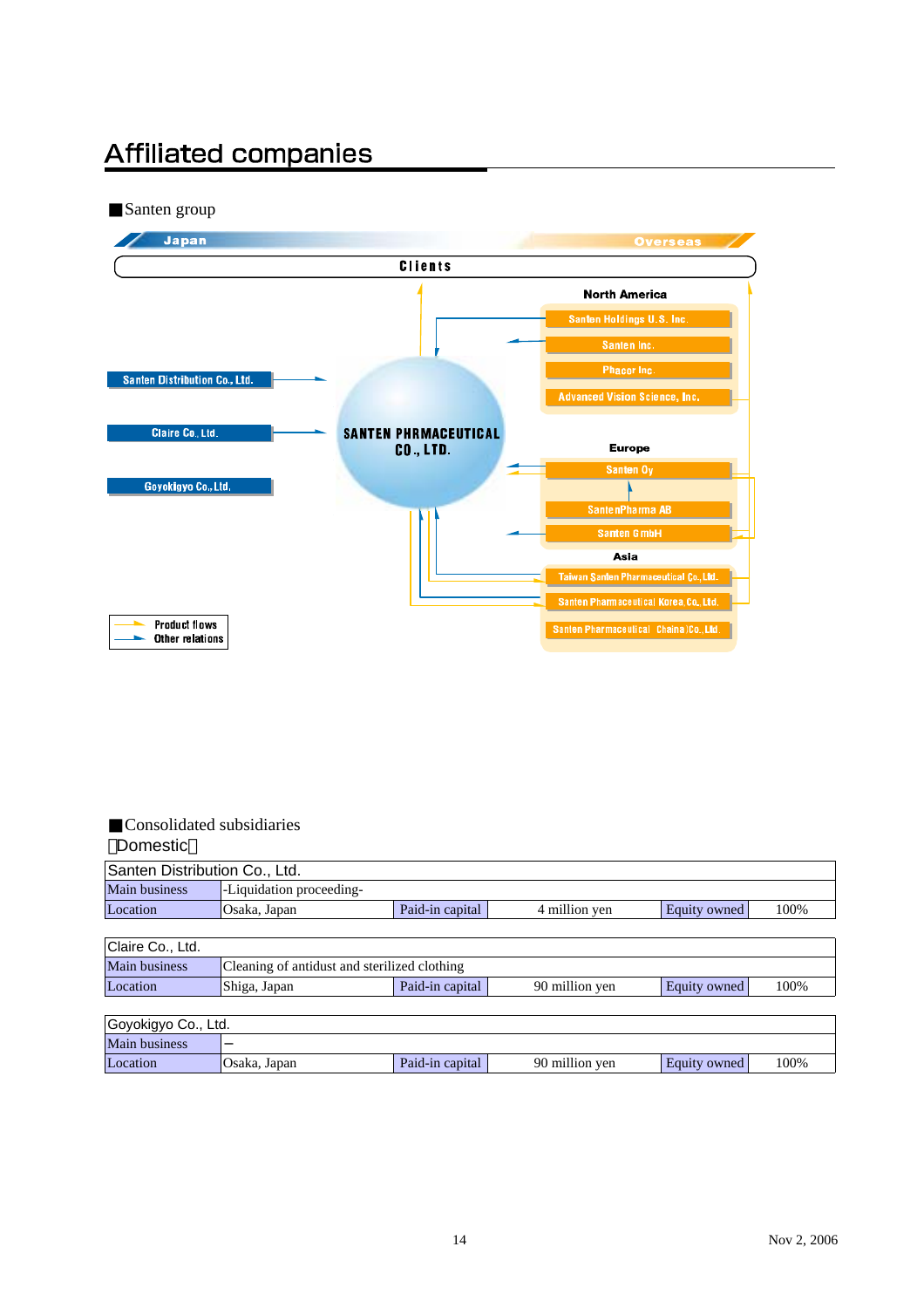

| Overseas                        |                                                          |                 |                                |              |       |
|---------------------------------|----------------------------------------------------------|-----------------|--------------------------------|--------------|-------|
| Santen Holdings U.S., Inc.      |                                                          |                 |                                |              |       |
| <b>Main business</b>            | Holding company for North American businesses            |                 |                                |              |       |
| Location                        | California, U.S.A.                                       | Paid-in capital | 24,784 thousand US\$           | Equity owned | 100%  |
|                                 |                                                          |                 |                                |              |       |
| Santen Inc.                     |                                                          |                 |                                |              |       |
| Main business                   | Clinical development of pharmaceuticals                  |                 |                                |              |       |
| Location                        | California, U.S.A.                                       | Paid-in capital | 8,765 thousand US\$            | Equity owned | 100%* |
|                                 |                                                          |                 |                                |              |       |
| Phacor Inc.                     |                                                          |                 |                                |              |       |
| Main business                   |                                                          |                 |                                |              |       |
| Location                        | California, U.S.A.                                       | Paid-in capital | 10 thousand US\$               | Equity owned | 100%* |
| Advanced Vision Science, Inc.   |                                                          |                 |                                |              |       |
| Main business                   | Research and development of medical devices              |                 |                                |              |       |
| Location                        | California, U.S.A.                                       | Paid-in capital | 10 thousand US\$               | Equity owned | 100%* |
|                                 |                                                          |                 |                                |              |       |
| Santen Oy                       |                                                          |                 |                                |              |       |
| Main business                   | Development, production and marketing of pharmaceuticals |                 |                                |              |       |
| Location                        | Tampere, Finland                                         | Paid-in capital | 20,000 thousand euros          | Equity owned | 100%  |
|                                 |                                                          |                 |                                |              |       |
| SantenPharma AB                 |                                                          |                 |                                |              |       |
| Principal activities            | Marketing support of pharmaceuticals                     |                 |                                |              |       |
| Location                        | Stockholm, Sweden                                        | Paid-in capital | 500 thousand S.KR              | Equity owned | 100%  |
|                                 |                                                          |                 |                                |              |       |
| Santen GmbH                     |                                                          |                 |                                |              |       |
| Main business                   | Marketing of pharmaceuticals and business development    |                 |                                |              |       |
| Location                        | Germaring, Germany                                       | Paid-in capital | 25 thousand euros              | Equity owned | 100%  |
|                                 |                                                          |                 |                                |              |       |
|                                 | Taiwan Santen Pharmaceutical Co., Ltd.                   |                 |                                |              |       |
| <b>Main business</b>            | Import and marketing of pharmaceuticals                  |                 |                                |              |       |
| Recurring income Taipei, Taiwan |                                                          | Paid-in capital | 42,000 thousand Taiwan dollars | Equity owned | 100%  |
|                                 |                                                          |                 |                                |              |       |
|                                 | Santen Pharmaceutical Korea, Co., Ltd.                   |                 |                                |              |       |
| <b>Main business</b>            | Import and marketing of pharmaceuticals                  |                 |                                |              |       |
| Location                        | Seoul. Korea                                             | Paid-in capital | $1,500,000$ thousand won       | Equity owned | 100%  |
|                                 |                                                          |                 |                                |              |       |
|                                 | Santen Pharmaceutical (China) Co., Ltd.                  |                 |                                |              |       |
| <b>Main business</b>            |                                                          |                 |                                |              |       |
| Location                        | Suzhou.China                                             | Paid-in capital | 805 million yen                | Equity owned | 100%  |

\* Indirect investment through Santen Holdings U.S. Inc.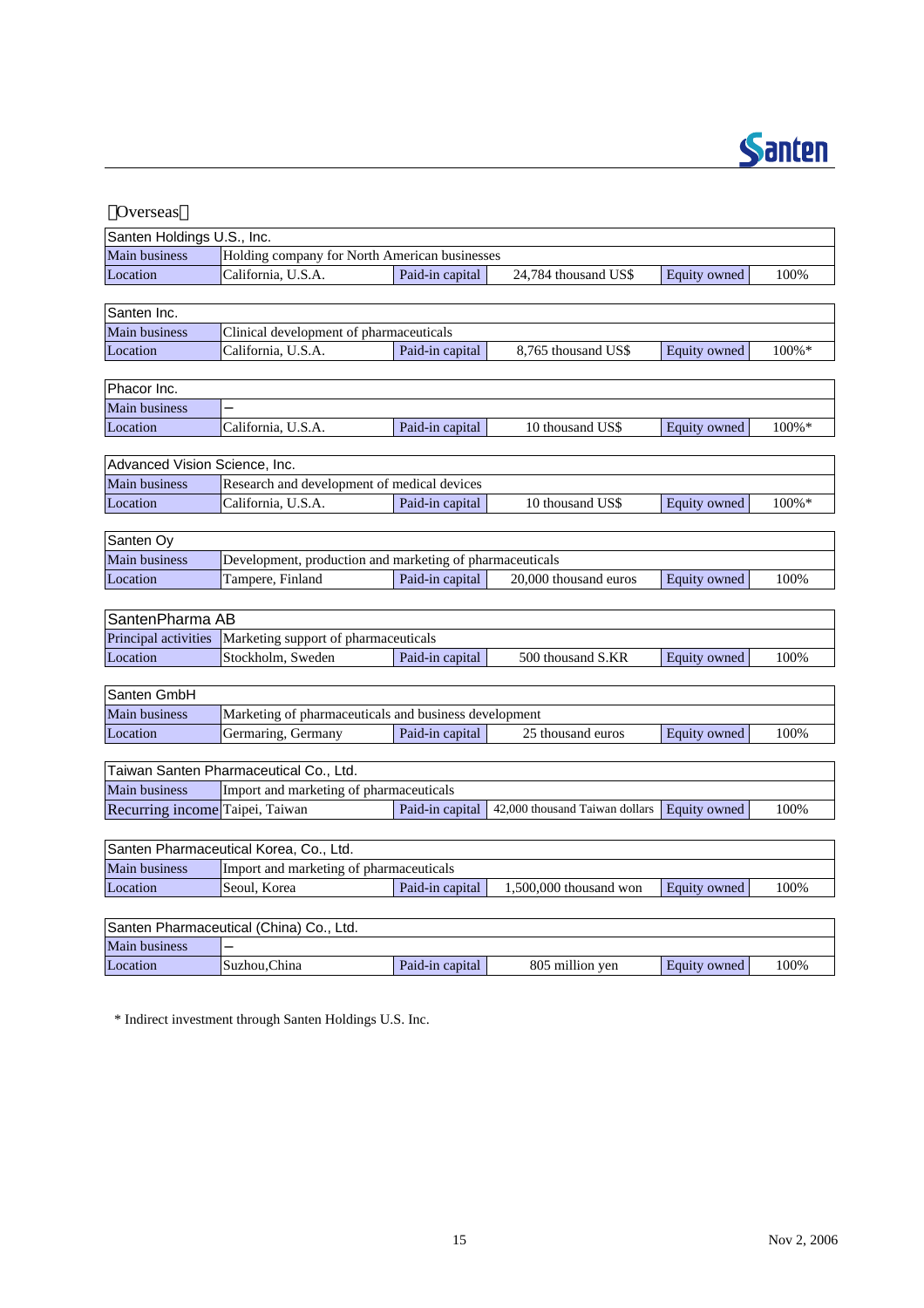# **Non-consolidated Information**

|                                              |        |        |        |        |        | (Millions of yen)                                  |
|----------------------------------------------|--------|--------|--------|--------|--------|----------------------------------------------------|
| Half year/year to                            | 9/2004 | 3/2005 | 9/2005 | 3/2006 | 9/2006 | Change over<br>previous first-<br>half year $(\%)$ |
| <b>Net sales</b>                             | 41,897 | 86,340 | 46,234 | 90,840 | 47,050 | 1.8                                                |
| Cost of sales                                | 14,430 | 29.964 | 15,673 | 30,798 | 16,015 | 2.2                                                |
| (Percentage of net sales)                    | 34.4%  | 34.7%  | 33.9%  | 33.9%  | 34.0%  |                                                    |
| <b>Gross profit</b>                          | 27,467 | 56,376 | 30,560 | 60,042 | 31,034 | 1.5                                                |
| (Percentage of net sales)                    | 65.5%  | 65.3%  | 66.1%  | 66.1%  | 66.0%  |                                                    |
| Selling, general and administrative expenses | 17,690 | 36,684 | 18,587 | 39,397 | 19,322 | 4.0                                                |
| (Percentage of net sales)                    | 42.2%  | 42.5%  | 40.2%  | 43.4%  | 41.1%  |                                                    |
| R&D expenses                                 | 6,195  | 13,302 | 6,288  | 14,553 | 6,705  | 6.6                                                |
| (Percentage of net sales)                    | 14.7%  | 15.4%  | 13.6%  | 16.0%  | 14.3%  |                                                    |
| <b>Operating income</b>                      | 9,776  | 19,692 | 11,972 | 20,644 | 11,712 | $-2.2$                                             |
| (Percentage of net sales)                    | 23.3%  | 22.8%  | 25.9%  | 22.7%  | 24.9%  |                                                    |
| Non-operating income                         | 539    | 809    | 394    | 888    | 468    | 18.8                                               |
| Non-operating expenses                       | 94     | 234    | 48     | 156    | 43     | $-10.2$                                            |
| <b>Ordinary income</b>                       | 10,221 | 20,266 | 12,318 | 21,376 | 12,137 | $-1.5$                                             |
| (Percentage of net sales)                    | 24.3%  | 23.5%  | 26.6%  | 23.5%  | 25.8%  |                                                    |
| Extraordinary gain                           | 237    | 766    | 14     | 41     | 250    | 1,686.6                                            |
| <b>Extraordinary</b> loss                    | 1,006  | 1,080  | 940    | 1,035  | 66     | $-92.9$                                            |
| Income before income taxes                   | 9,452  | 19,952 | 11,392 | 20,382 | 12,321 | 8.2                                                |
| (Percentage of net sales)                    | 22.5%  | 23.1%  | 24.6%  | 22.4%  | 26.2%  |                                                    |
| Income taxes - current                       | 3,058  | 6,362  | 4,604  | 7,987  | 4,481  | $-2.7$                                             |
| Income taxes - deferred                      | 386    | 987    | $-503$ | $-723$ | 220    |                                                    |
| <b>Net income</b>                            | 6,008  | 12,602 | 7,291  | 13,118 | 7,619  | 4.5                                                |
| (Percentage of net sales)                    | 14.3%  | 14.6%  | 15.8%  | 14.4%  | 16.2%  |                                                    |

#### Selling, general and administrative expenses (Millions of yen)

| Half year/year to        | 9/2004 | 3/2005 | 9/2005 | 3/2006 | 9/2006 | Change over<br>previous first-<br>half year $(\%)$ |
|--------------------------|--------|--------|--------|--------|--------|----------------------------------------------------|
| Personnel expenses       | 4,364  | 9.149  | 4,606  | 9,240  | 4,663  | 1.3                                                |
| Sales promotion expenses | 1,008  | 2,345  | 1,319  | 2,952  | 1,397  | 5.9                                                |
| Royalty expenses         | 1,055  | 1,941  | 987    | 1,862  | 1,048  | 6.2                                                |
| Advertising expenses     | 1,006  | 1,457  | 894    | 1,469  | 1,042  | 16.5                                               |
| R&D expenses             | 6,195  | 13,302 | 6,288  | 14,553 | 6,705  | 6.6                                                |

(Millions of yen)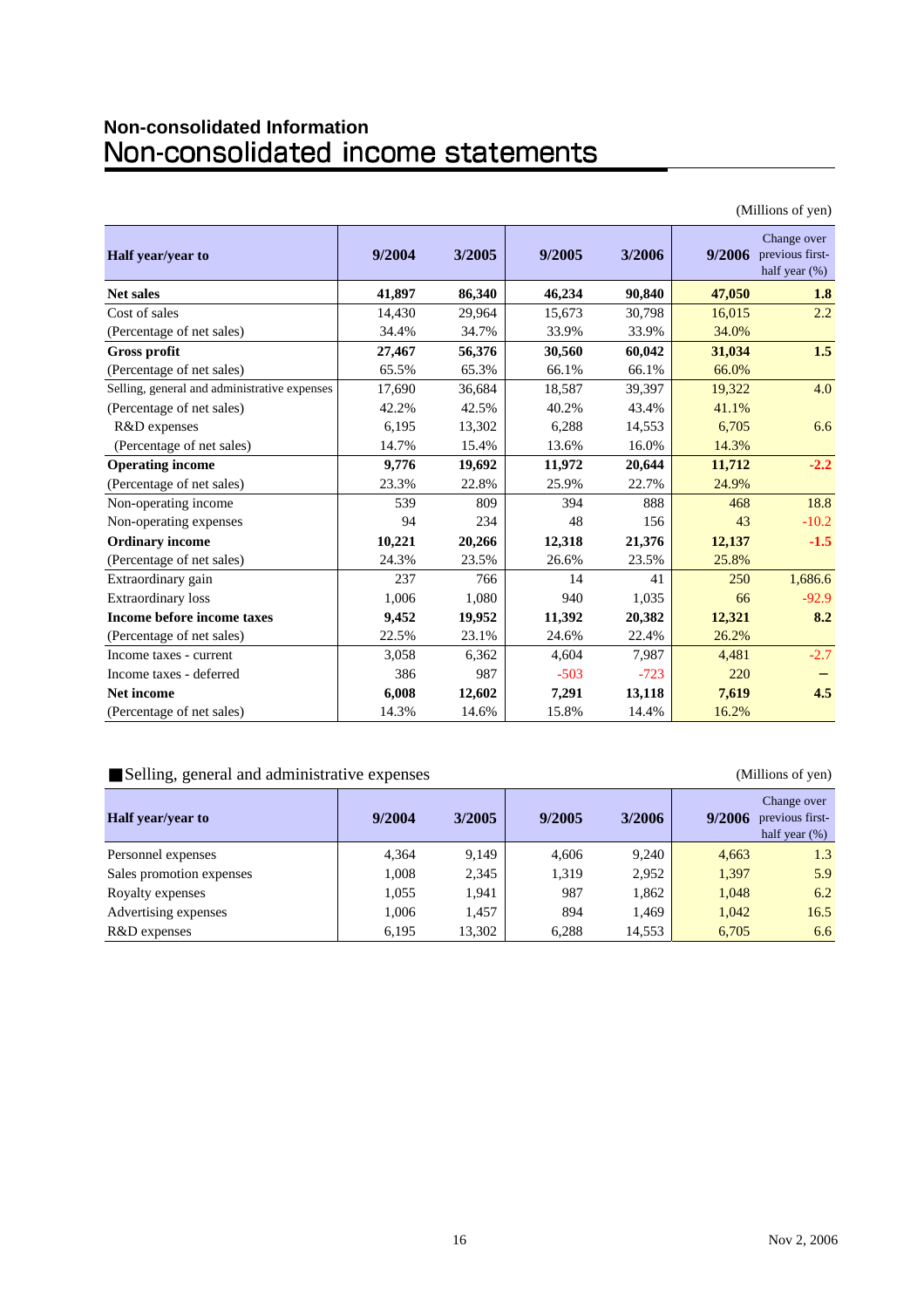

| Sales by division<br>(Millions of yen) |        |        |        |        |        |                                                          |                           |  |  |  |  |
|----------------------------------------|--------|--------|--------|--------|--------|----------------------------------------------------------|---------------------------|--|--|--|--|
| <b>Half</b> year/year to               | 9/2004 | 3/2005 | 9/2005 | 3/2006 |        | Change over<br>9/2006 previous first-half<br>year $(\%)$ | 3/2007<br><b>Forecast</b> |  |  |  |  |
| Prescription pharmaceuticals           | 38,405 | 79,380 | 42,430 | 83,586 | 43,335 | 2.1                                                      | 84,710                    |  |  |  |  |
| Ophthalmic                             | 34,170 | 70,987 | 37,825 | 74,520 | 38,464 | 1.7                                                      | 75,300                    |  |  |  |  |
| Anti-rheumatic drugs                   | 4,215  | 8,353  | 4,588  | 9,041  | 4,863  | 6.0                                                      | 9.400                     |  |  |  |  |
| Other prescription pharmaceuticals     | 19     | 40     | 17     | 24     |        | $-57.5$                                                  | 10                        |  |  |  |  |
| OTC pharmaceuticals                    | 2,593  | 5,277  | 2.777  | 5,247  | 2.757  | $-0.7$                                                   | 5,300                     |  |  |  |  |
| Medical devices                        | 416    | 726    | 322    | 618    | 260    | $-19.3$                                                  | 580                       |  |  |  |  |
| Others                                 | 482    | 955    | 703    | 1,387  | 696    | $-1.0$                                                   | 1,510                     |  |  |  |  |
| Total net sales                        | 41,897 | 86,340 | 46,234 | 90,840 | 47,050 | 1.8                                                      | 92,100                    |  |  |  |  |



#### Sales of merchandises and products (Millions of yen)

|                            | 9/2004 | 3/2005 | 9/2005 | 3/2006 |        | Change over<br>9/2006 previous first-half<br>year $(\%)$ | 3/2007<br><b>Forecast</b> |
|----------------------------|--------|--------|--------|--------|--------|----------------------------------------------------------|---------------------------|
| Sales of products          | 32.199 | 61.979 | 32,652 | 63.223 | 33,468 | 2.5                                                      | 63,850                    |
| Sales of merchandises      | 9,696  | 24,360 | 13,581 | 27,616 | 13,580 | 0.0                                                      | 28,240                    |
| Total                      | 41.897 | 86,340 | 46.234 | 90.840 | 47,050 | $-0.4$                                                   | 92,100                    |
| Sales of products ratio(%) | 76.9   | 71.8   | 70.6   | 69.6   | 71.1   |                                                          | 69.3                      |

\*Forecasts in this report are based on the currently available information. Actual results may differ materially depending on a number of factors including adverse economic conditions etc.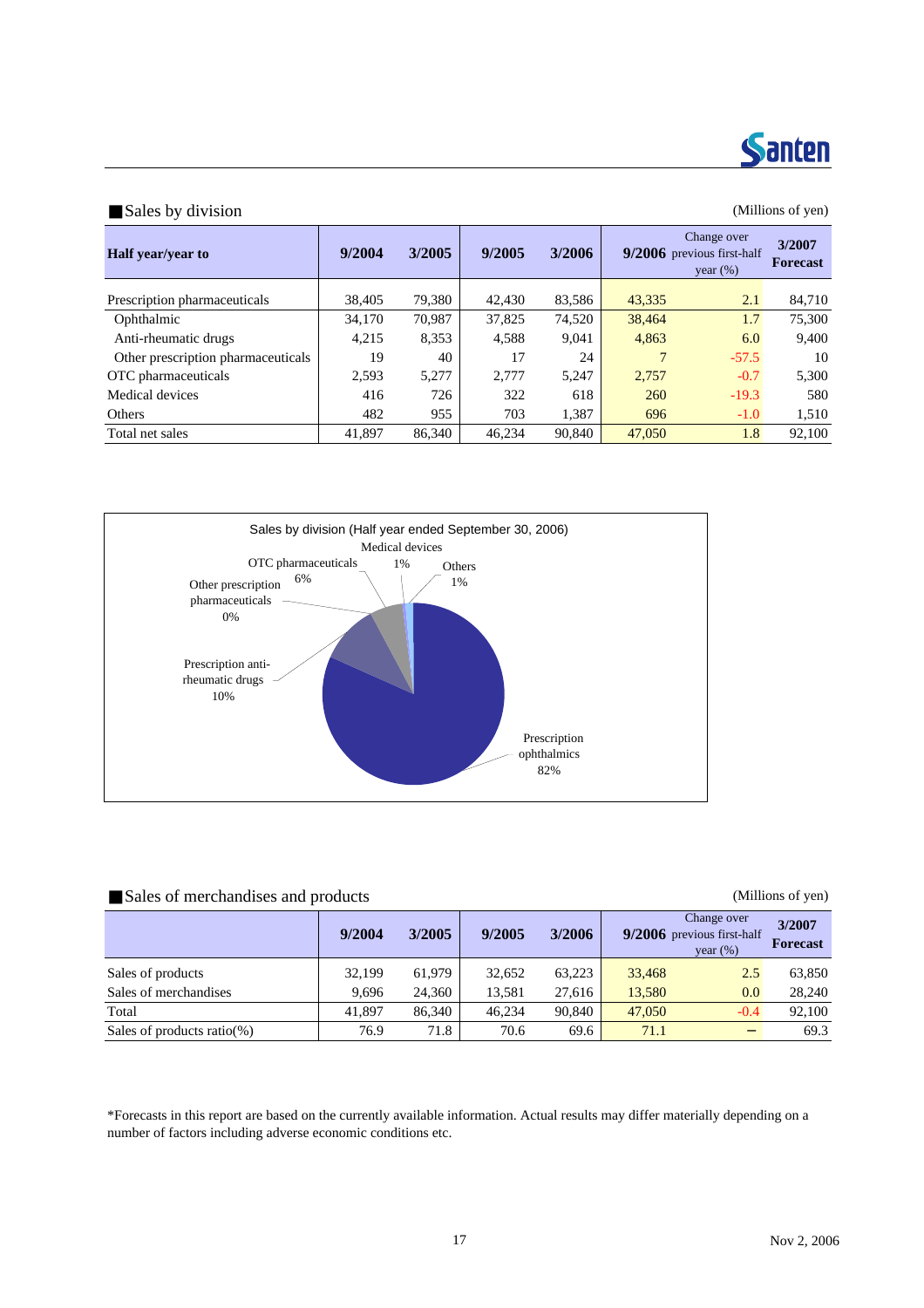### Non-consolidated balance sheets

| At half-year/year end                         | 9/2004        |                       | 3/2005        |                       | 9/2005        |                       | 3/2006        |                                                          | 9/2006        |                     |
|-----------------------------------------------|---------------|-----------------------|---------------|-----------------------|---------------|-----------------------|---------------|----------------------------------------------------------|---------------|---------------------|
|                                               | Million yen   | Propor-<br>tion $(%)$ | Million yen   | Propor-<br>tion $(%)$ | Million yen   | Propor-<br>tion $(%)$ | Million yen   | Propor-<br>$\frac{1}{2}$ tion $\left(\frac{9}{6}\right)$ | Million yen   | Propor-<br>tion (%) |
| <b>Current assets</b>                         | 84,763        | 56.8                  | 78,075        | 54.7                  | 84,704        | 57.0                  | 88,004        | 57.4                                                     | 91,061        | 58.1                |
| Cash and deposits                             | 31,413        |                       | 21,924        |                       | 28,259        |                       | 31,655        |                                                          | 29,303        |                     |
| Notes and accounts<br>receivable-trade        | 31,990        |                       | 34,572        |                       | 34,098        |                       | 33,022        |                                                          | 35,897        |                     |
| Marketable securities                         | 9,309         |                       | 9,046         |                       | 10,388        |                       | 11,201        |                                                          | 15,206        |                     |
| Inventories                                   | 7,699         |                       | 8,328         |                       | 7,822         |                       | 8,613         |                                                          | 7,497         |                     |
| Deferred tax assets                           | 1,828         |                       | 1,609         |                       | 1,599         |                       | 1,647         |                                                          | 1,511         |                     |
| Other current assets                          | 2,536         |                       | 2,612         |                       | 2,539         |                       | 1,864         |                                                          | 1,645         |                     |
| Allowance for doubtful<br>receivables         | $-14$         |                       | $-18$         |                       | $-4$          |                       | $-0$          |                                                          | $-0$          |                     |
| <b>Fixed assets</b>                           | 64,547        | 43.2                  | 64,687        | 45.3                  | 63,976        | 43.0                  | 65,296        | 42.6                                                     | 65,729        | 41.9                |
| Tangible assets                               | 31,363        | 21.0                  | 28,459        | 19.9                  | 27,135        | 18.2                  | 26,489        | 17.3                                                     | 25,910        | 16.5                |
| Buildings and structures                      | 17,461        |                       | 16,483        |                       | 15,493        |                       | 14,854        |                                                          | 14,193        |                     |
| Machinery, equipment<br>and vehicles          | 717           |                       | 981           |                       | 983           |                       | 1,058         |                                                          | 1,010         |                     |
| Tools, furnitures and fixtures                | 1,757         |                       | 1,611         |                       | 1,566         |                       | 1,520         |                                                          | 1,561         |                     |
| Land                                          | 9,630         |                       | 9,227         |                       | 8,794         |                       | 8,786         |                                                          | 8,555         |                     |
| Construction in progress                      | 1,797         |                       | 156           |                       | 297           |                       | 269           |                                                          | 589           |                     |
| Intangible assets                             | 2,247         | 1.5                   | 2,073         | 1.5                   | 1,873         | 1.3                   | 1,961         | 1.3                                                      | 1,949         | 1.2                 |
| Patents                                       | 508           |                       | 432           |                       | 356           |                       | 280           |                                                          | 204           |                     |
| <b>Trademarks</b>                             | 657           |                       | 596           |                       | 534           |                       | 477           |                                                          | 419           |                     |
| Software                                      | 960           |                       | 966           |                       | 821           |                       | 828           |                                                          | 747           |                     |
| Other intangibles                             | 120           |                       | 78            |                       | 161           |                       | 374           |                                                          | 577           |                     |
| Investments and other assets                  | 30,936        | 20.7                  | 34,154        | 23.9                  | 34,967        | 23.5                  | 36,845        | 24.0                                                     | 37,868        | 24.2                |
| Investment securities                         | 11,997        |                       | 14,309        |                       | 15,733        |                       | 17,711        |                                                          | 18,393        |                     |
| Investments in subsidiaries<br>and affiliates | 13,148        |                       | 13,148        |                       | 13,148        |                       | 13,855        |                                                          | 15,211        |                     |
| Deferred tax assets                           | 1,868         |                       | 948           |                       | 868           |                       | 312           |                                                          |               |                     |
| Other assets                                  | 3,921         |                       | 5,748         |                       | 5,216         |                       | 4,967         |                                                          | 4,264         |                     |
| <b>Total assets</b>                           | 149,311 100.0 |                       | 142,762 100.0 |                       | 148,681 100.0 |                       | 153,300 100.0 |                                                          | 156,791 100.0 |                     |

Major changes at September 30, 2006 from March 31, 2006

**Notes and accounts** Due to the increase of sales.

**Marketable securities:** Due to the purchase of short-term bonds of 3,000 million yen.

**Inventories:**

Due to the decrease of merchandise and products.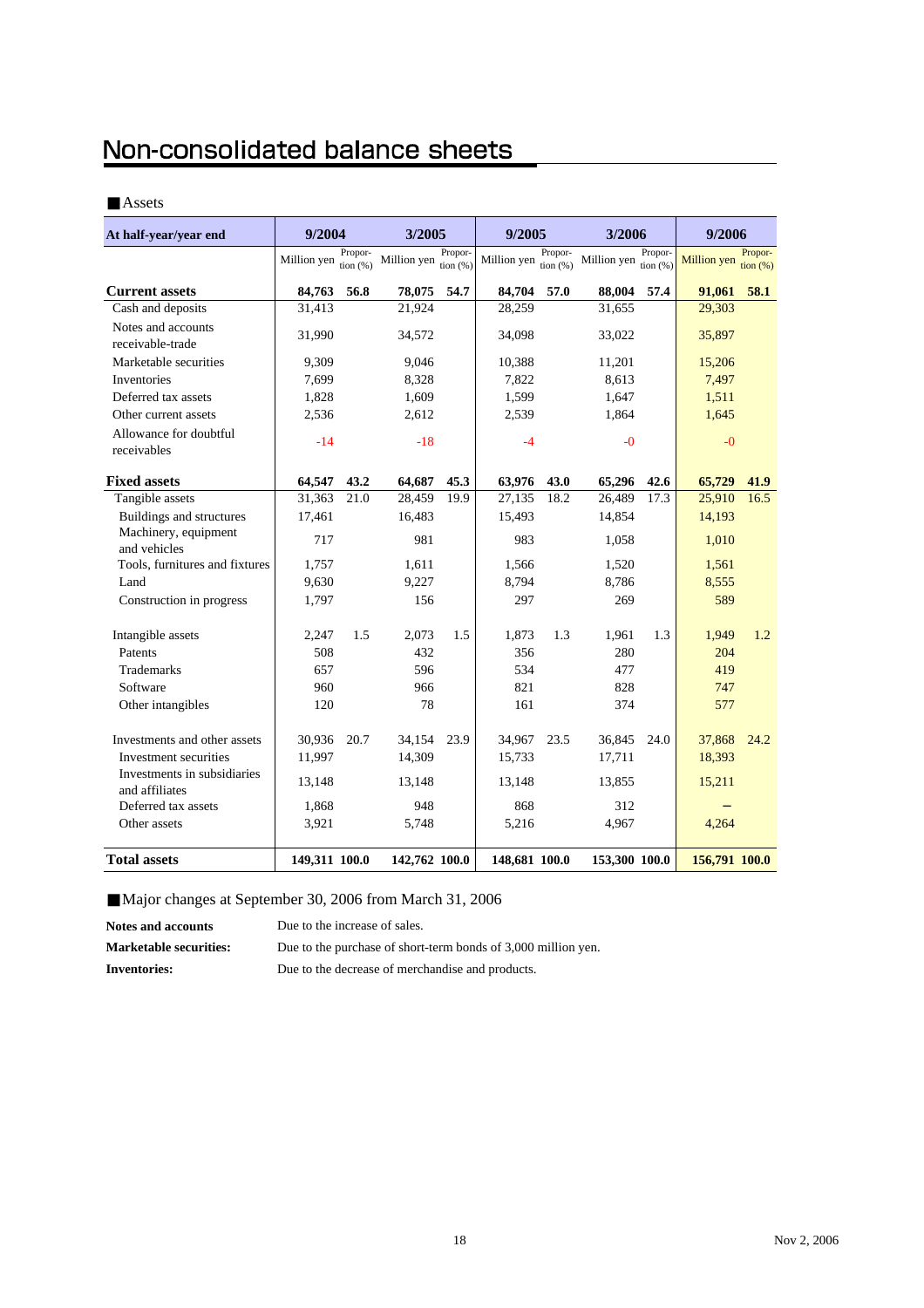

#### Liabilities and net assets

| At half-year/year end                             | 9/2004        |                       | 3/2005           |                       | 9/2005           |                       | 3/2006           |                     | 9/2006        |                     |
|---------------------------------------------------|---------------|-----------------------|------------------|-----------------------|------------------|-----------------------|------------------|---------------------|---------------|---------------------|
|                                                   | Million yen   | Propor-<br>tion $(%)$ | Million yen      | Propor-<br>tion $(%)$ | Million yen      | Propor-<br>tion $(%)$ | Million yen      | Propor-<br>tion (%) | Million yen   | Propor-<br>tion (%) |
| <b>Current liabilities</b>                        | 20,044        | 13.4                  | 20,686           | 14.5                  | 21,714 14.6      |                       | 22,573           | 14.7                | 20,583        | <b>13.1</b>         |
| Accounts payable-trade                            | 4,773         |                       | 5,469            |                       | 4,813            |                       | 5,115            |                     | 4,703         |                     |
| Current portion of long-term debt                 | 416           |                       | 268              |                       | 768              |                       | 168              |                     | 168           |                     |
| Other payables                                    | 8,935         |                       | 8,732            |                       | 8,649            |                       | 9,672            |                     | 8,581         |                     |
| Income taxes payable                              | 3,120         |                       | 3,372            |                       | 4,694            |                       | 4,910            |                     | 4,560         |                     |
| Reserves                                          | 2,179         |                       | 2,237            |                       | 2,150            |                       | 2,070            |                     | 1,977         |                     |
| Other current liabilities                         | 619           |                       | 605              |                       | 638              |                       | 637              |                     | 592           |                     |
| <b>Noncurrent liabilities</b>                     | 19,263        | 12.9                  | 8,983            | 6.3                   | 8,289            | 5.6                   | 7,231            | 4.7                 | 7,378         | 4.7                 |
| Long-term debt                                    | 12,062        |                       | 6,614            |                       | 5,980            |                       | 5,446            |                     | 5,362         |                     |
| Retirement and severance<br>benefits for employee | 6,067         |                       | 1,823            |                       | 1,582            |                       | 1,520            |                     | 1,299         |                     |
| Deffered tax liabilities                          |               |                       |                  |                       |                  |                       |                  |                     | 212           |                     |
| Other liabilities                                 | 1,134         |                       | 546              |                       | 726              |                       | 265              |                     | 504           |                     |
| <b>Total liabilities</b>                          | 39,321        | 26.3                  | 29,670           | 20.8                  | 30,003           | 20.2                  | 29,804           | 19.4                | 27,961        | <b>17.8</b>         |
|                                                   |               |                       |                  |                       |                  |                       |                  |                     |               |                     |
| <b>Shareholders' equity</b>                       | 108,746       | 72.9                  | 111,043          | 77.8                  | 115,755          | 77.8                  | 119,499          | 78.0                | 124,127       | 79.2                |
| Common stock                                      | 6,227         | 4.2                   | 6,247            | 4.4                   | 6,272            | 4.2                   | 6,319            | 4.1                 | 6,343         | 4.0                 |
| Capital surplus reserves                          | 6,922         | 4.6                   | 6,942            | 4.9                   | 6,967            | 4.7                   | 7,014            | 4.6                 | 7,038         | 4.5                 |
| Additional paid-in capital                        | 6,922         |                       | 6,942            |                       | 6,966            |                       | 7,013            |                     | 7,037         |                     |
| Other capital surplus reserves                    | $\mathbf{0}$  |                       | $\boldsymbol{0}$ |                       | $\boldsymbol{0}$ |                       | $\boldsymbol{0}$ |                     | $\mathbf{0}$  |                     |
| Retained earnings                                 | 95,640        | 64.1                  | 97,927           | 68.6                  | 102,595          | 69.0                  | 106,256          | 69.3                | 110,841       | 70.7                |
| Earning reseve                                    | 1,551         |                       | 1,551            |                       | 1,551            |                       | 1,551            |                     | 1,551         |                     |
| Reserve for retirement<br>benefit                 | 372           |                       | 372              |                       | 372              |                       | 372              |                     | 372           |                     |
| Special depreciation reserve                      | 294           |                       | 294              |                       | 301              |                       | 301              |                     | 294           |                     |
| General reserve                                   | 84,109        |                       | 84,109           |                       | 89,109           |                       | 89,109           |                     | 89,109        |                     |
| Retained earnings carried<br>forward              | 9,313         |                       | 11,600           |                       | 11,261           |                       | 14,922           |                     | 19,513        |                     |
| Treasury stock at cost                            | $-44$         | $-0.0$                | $-74$            | $-0.1$                | $-79$            | $-0.1$                | $-90$            | $-0.0$              | $-94$         | $-0.0$              |
| <b>Valuation and translation</b>                  |               |                       |                  |                       |                  |                       |                  |                     |               |                     |
| adjustments                                       | 1,256         | 0.8                   | 2,048            | 1.4                   | 2,922            | 2.0                   | 3,995            | 2.6                 | 4,642         | 3.0                 |
| Unrealized holding gains                          |               | 0.8                   |                  | 1.4                   | 2,922            | 2.0                   | 3,995            | 2.6                 |               | 3.0                 |
| on securities                                     | 1,256         |                       | 2,048            |                       |                  |                       |                  |                     | 4,643         |                     |
| Deffered hedging gain or<br>loss                  |               |                       |                  |                       |                  |                       |                  |                     | $-1$          | $-0.0$              |
| <b>Stock acquisition rights</b>                   |               |                       |                  |                       |                  |                       |                  |                     | 59            | 0.0                 |
| <b>Total net assets</b>                           | 110,002       | 73.7                  | 113,092          | 79.2                  | 118,677          | 79.8                  | 123,495          | 80.6                | 128,829       | 82.2                |
| <b>Total liabilities and net assets</b>           | 149,311 100.0 |                       | 142,762 100.0    |                       | 148,681 100.0    |                       | 153,300 100.0    |                     | 156,791 100.0 |                     |
|                                                   |               |                       |                  |                       |                  |                       |                  |                     |               |                     |

Major changes at September 30, 2006 from March 31, 2006

**Other payables:**

Due to the change of payment method of rebate.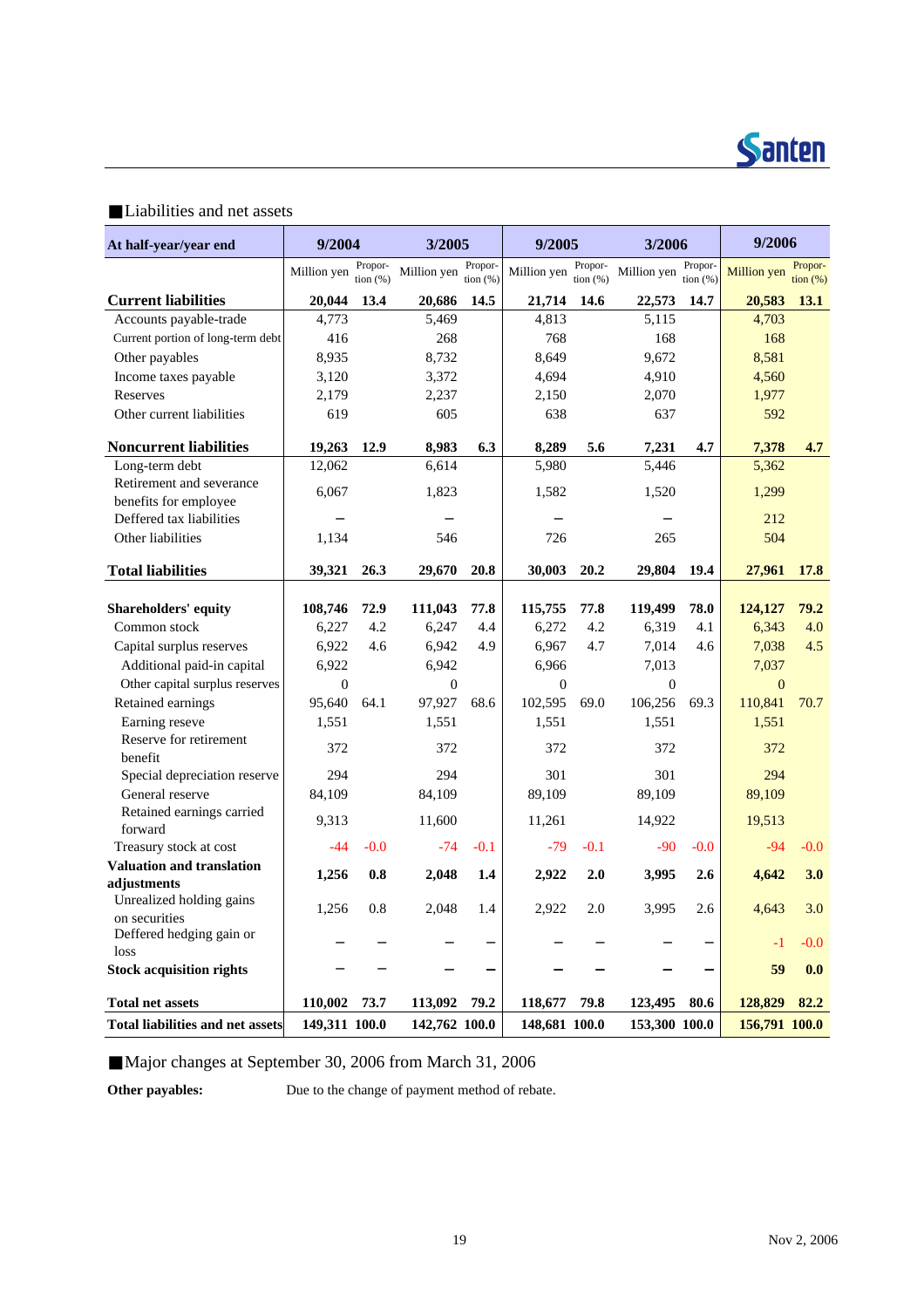### **Reference information Research & development**

#### Pipeline of prescription pharmaceuticals (Clinical studies)

| Generic name                  | Brand name/dev. code                                                                                                               | Indication                                      | Original/licensor   Region   Ph     Ph       Ph       NDA Filed Approved Launched |         |  |  |  |               |          |  |  |  |
|-------------------------------|------------------------------------------------------------------------------------------------------------------------------------|-------------------------------------------------|-----------------------------------------------------------------------------------|---------|--|--|--|---------------|----------|--|--|--|
| Levofloxacin $(0.5%)$         | Cravit                                                                                                                             |                                                 |                                                                                   | Japan   |  |  |  |               | Apr-00   |  |  |  |
|                               | Quixin                                                                                                                             | Bacterial conjunctivitis Daiichi Pharmaceutical |                                                                                   | USA     |  |  |  | <b>Nov-00</b> |          |  |  |  |
|                               | Oftaguix                                                                                                                           |                                                 |                                                                                   | Europel |  |  |  |               | $Mav-02$ |  |  |  |
| Levofloxacin + prednisolone A | DE-094                                                                                                                             | Infectious keratitis                            | Daiichi Pharmaceutical                                                            | USA     |  |  |  |               |          |  |  |  |
|                               | $\cap$ Characteristics: Fluoroquinolone antibacterial agent Levoflovacin + prednisolone A is a combination treatment with steroids |                                                 |                                                                                   |         |  |  |  |               |          |  |  |  |

Characteristics: Fluoroquinolone antibacterial agent. Levofloxacin + prednisolone A is a combination treatment with steroids.

| Generic name | Dev. code l | Indication          | Original/licensor Region Ph I |               | Ph II   Ph III   NDA Filed   Approved   Launched |                |  |
|--------------|-------------|---------------------|-------------------------------|---------------|--------------------------------------------------|----------------|--|
|              |             | Glaucoma/           | Co-development ⊧              | Japan         |                                                  | Jul-06         |  |
| Tafluprost   | DE-085      | Ocular hypertension | with Asahi Glass              | <b>Lurope</b> |                                                  | In preparation |  |
|              |             |                     |                               | USA           |                                                  |                |  |

Characteristics: Prostaglandin glaucoma treatment for ocular hypertension. In Japan, a comparison study demonstrated its non-inferiority to latanoprost and we filed for manufacturing and marketing approval for glaucoma and ocular hypertension. In Europe, also preparing for NDA filing based on the results of 1) the sub-analysis of the comparison study demonstrated its non-inferiority to latanoprost although it did not demonstrate its non-inferiority to latanoprost for the primary analysis, and 2) another comparison study demonstrated non-inferiority to timolol maleate ophthalmic solution. In the USA, we will decide our future development plan based on the study results and marketability.

| Generic name                                                                                                                                      | Dev. code | Indication                                                                       | Original/licensor   Region   Ph     Ph       Ph       NDA Filed Approved Launched |         |  |  |  |  |  |  |
|---------------------------------------------------------------------------------------------------------------------------------------------------|-----------|----------------------------------------------------------------------------------|-----------------------------------------------------------------------------------|---------|--|--|--|--|--|--|
| Diquafosol tetrasodium                                                                                                                            | DE-089    | Corneal and conjunctival<br>epithelial disorder<br>associated with dry eye, etc. | Inspire Pharm.                                                                    | Japan I |  |  |  |  |  |  |
| Characteristics: A treatment for corneal and conjunctival epithelial disorder associated with dry eye, etc. that stimulates the ocular surface to |           |                                                                                  |                                                                                   |         |  |  |  |  |  |  |

secrete tear fluid and moisture. Expected to be used in combination with existing dry eye treatments.

| Generic name                                                                                                                                | Dev. code i | Indication          | Original/licensor   Region   Ph     Ph       Ph         NDA Filed Approved Launched |            |           |  |  |  |
|---------------------------------------------------------------------------------------------------------------------------------------------|-------------|---------------------|-------------------------------------------------------------------------------------|------------|-----------|--|--|--|
| Olmesartan                                                                                                                                  | DE-092      | Glaucoma/           | Sankyo                                                                              | Japan      | Suspended |  |  |  |
|                                                                                                                                             |             | Ocular hypertension |                                                                                     | USA/Europe | Suspended |  |  |  |
| Characteristics: The angiotensin II receptor antagonist. In Japan, Europe and the USA, the Phase II studies did not demonstrate clear dose- |             |                     |                                                                                     |            |           |  |  |  |

response relationship nor sufficient IOP-lowering effect, and therefore we decided to suspend clinical studies. We will decide whether we resume the clinical studies after conducting another pilot study with different doses and different formulation since the results of the Phase II studies differed from the result of the early Phase II study conducted with different formulation in Japan.

| Generic name   | Dev. code | Indication | Original/licensor Region |       | Ph | Ph II   Ph III   NDA Filed   Approved   Launched |  |  |
|----------------|-----------|------------|--------------------------|-------|----|--------------------------------------------------|--|--|
| Lomerizine HCL | DE-090    | Glaucoma   | Nippon Organon           | Japan |    |                                                  |  |  |
|                |           |            |                          |       |    |                                                  |  |  |

Characteristics: A new type of oral glaucoma treatment studied for inhibiting the progression of visual field defects. The only calcium antagonist in full-fledged development as a glaucoma treatment. Compared with NMDA receptor antagonists, fewer generalized side effects are expected, thus having excellent safety. Marketed by Nippon Organon as a migraine drug.

| Generic name                                                                                                                                   | Dev. code | Indication              | Original/licensor   Region   Ph     Ph       Ph       NDA Filed Approved Launched |       |  |  |  |  |  |
|------------------------------------------------------------------------------------------------------------------------------------------------|-----------|-------------------------|-----------------------------------------------------------------------------------|-------|--|--|--|--|--|
|                                                                                                                                                | DE-096    | Rheumatoid arthritis    |                                                                                   | Japan |  |  |  |  |  |
| (Undetermined)                                                                                                                                 |           | Diabetes Macular Edemal | Original                                                                          | Japan |  |  |  |  |  |
| Characteristics: An oral TNF inhibitor. Anti-rheumatic effect comparable to injectable biological agents. In addition to RA, the effect on DME |           |                         |                                                                                   |       |  |  |  |  |  |

was also observed in basic research, and the phase II studies are being conducted with both diseases.

| Generic name                                                                                                                                 | Dev. code | Indication                                                                       | Original/licensor             | Region | Ph             | Ph II   Ph III   NDA Filed   Approved   Launched |  |  |
|----------------------------------------------------------------------------------------------------------------------------------------------|-----------|----------------------------------------------------------------------------------|-------------------------------|--------|----------------|--------------------------------------------------|--|--|
| Gefarnate                                                                                                                                    | DE-099    | Corneal and conjunctival<br>epithelial disorder<br>associated with dry eye, etc. | <b><i><u>Driginal</u></i></b> | Japan  | In preparation |                                                  |  |  |
| Characteristics: Tracts carneal and conjunctival enithelial disarder mostly associated with dry ave by stimulating the coordian of music and |           |                                                                                  |                               |        |                |                                                  |  |  |

Characteristics: Treats corneal and conjunctival epithelial disorder mostly associated with dry eye, by stimulating the secretion of mucin and promoting the corneal epithelial migration. Preservative-free eye ointment that can be used in combination with existing drugs.

| Generic name (USA)                                                                                                                                                                                                                           | Dev. code | Indication                                                                       | Original/in-licensor Region   Ph     Ph      Ph      NDA Filed Approved Launched |     |  |  |  |  |
|----------------------------------------------------------------------------------------------------------------------------------------------------------------------------------------------------------------------------------------------|-----------|----------------------------------------------------------------------------------|----------------------------------------------------------------------------------|-----|--|--|--|--|
| Rivoglitazone                                                                                                                                                                                                                                | DE-101    | Corneal and conjunctival<br>epithelial disorder<br>associated with dry eye, etc. | Sankvo                                                                           | USA |  |  |  |  |
| Characteristics: It is expected to show a potent effect on corneal and conjunctival epithelial disorders by directly acting on the corneal                                                                                                   |           |                                                                                  |                                                                                  |     |  |  |  |  |
| andconjunctival epithelial cells. It has an action mechanism which differs from any other existing treatment or drug candidate in<br>development. The compound is currently under development by Sankyo as an oral anti-diabetic in the USA. |           |                                                                                  |                                                                                  |     |  |  |  |  |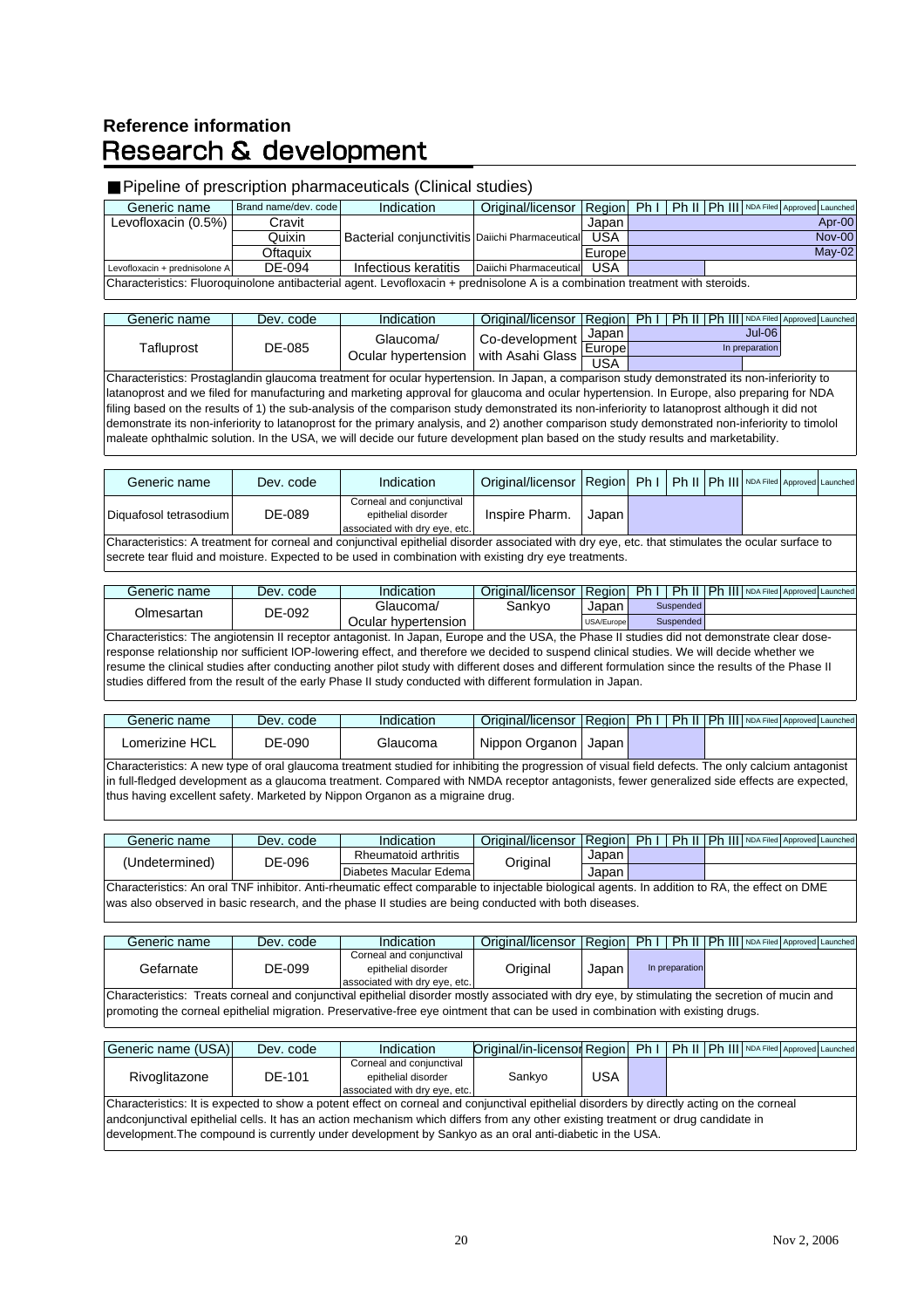

#### Pipeline of prescription pharmaceuticals (In preparation for clinical trials)

| Generic name                                                                           | Brand name | Indication                             | Original/in-licensor |  |  |  |  |
|----------------------------------------------------------------------------------------|------------|----------------------------------------|----------------------|--|--|--|--|
| <b>Bucillamine</b>                                                                     | Rimatil    | Osteoarthritis (additional indication) | Original             |  |  |  |  |
| Characteristics: Shown to be effective on joint inflammation caused by osteoarthritis. |            |                                        |                      |  |  |  |  |

| Generic name                                                                                                                     | Dev. code | Indication             | Original/in-licensor              |  |  |  |  |
|----------------------------------------------------------------------------------------------------------------------------------|-----------|------------------------|-----------------------------------|--|--|--|--|
| (Undetermined)                                                                                                                   | DE-102    | Diabetes Macular Edema | Co-development with Oakwood (USA) |  |  |  |  |
| Characteristics: A steroid microsphere product for a sustained release injectable drug delivery. Demonstrated sustained efficacy |           |                        |                                   |  |  |  |  |
| when injected around the affected area. In order to produce sterile microsphere in commercial scale, we collaborate with Oakwood |           |                        |                                   |  |  |  |  |
| Laboratories (USA).                                                                                                              |           |                        |                                   |  |  |  |  |

| Generic name                                                                                                                         | Dev. code | Indication              | Original/in-licensor |  |  |  |  |
|--------------------------------------------------------------------------------------------------------------------------------------|-----------|-------------------------|----------------------|--|--|--|--|
| (Undetermined).                                                                                                                      | DE-103    | Allergic conjunctivitis | Onc                  |  |  |  |  |
| Characteristics: A PDE4 (Phosphodiesterase type 4) inhibitor for allergic conjunctivitis which has a different action mechanism from |           |                         |                      |  |  |  |  |

Characteristics: A PDE4 (Phosphodiesterase type 4) inhibitor for allergic conjunctivitis which has a different action mechanism from the existing drugs. Expected to be effective for allergic conjunctivitis through its inhibitory effect against PDE4.

| Generic name                                                                                                                   | Dev. code<br>Indication |                               | Original/in-licensor               |  |  |  |
|--------------------------------------------------------------------------------------------------------------------------------|-------------------------|-------------------------------|------------------------------------|--|--|--|
| (Undetermined)                                                                                                                 | DF-104                  | Glaucoma/ Ocular hypertension | Co-development with Ube Industries |  |  |  |
| Characteristics: A ROCK inhibitor co-development with Ube Industries for treatment of glaucoma and ocular hypertension which   |                         |                               |                                    |  |  |  |
| has a different action mechanism from other existing drugs. It is expected to show a strong IOP-reduction by promoting aqueous |                         |                               |                                    |  |  |  |
| humor outflow by acting directly on trabecular cells.                                                                          |                         |                               |                                    |  |  |  |

#### Medical Device

| Product under development                                                                     | Product name | Region |  |  |  |  |
|-----------------------------------------------------------------------------------------------|--------------|--------|--|--|--|--|
| Japan and USA<br>$MD-14$<br>Intraocular lens                                                  |              |        |  |  |  |  |
| Characteristics: Foldable intraocular lens using acrylic material with high refractive index. |              |        |  |  |  |  |
| Developed by U.S. subsidiary Advanced Vision Science, Inc. Approved in October, 2006 in       |              |        |  |  |  |  |
| Japan. Preparing for NDA filing in USA.                                                       |              |        |  |  |  |  |

#### License out

| Dev. code                                                                                                                        | Indication           | Region | Licensee | <b>Status</b>                    | in-licensor |  |
|----------------------------------------------------------------------------------------------------------------------------------|----------------------|--------|----------|----------------------------------|-------------|--|
| DE-098                                                                                                                           | Rheumatoid arthritis | Japan  | Argenes  | preparing for<br>clinical trials | Centocor    |  |
| (Anti-APO-1 antibody)                                                                                                            |                      |        |          |                                  |             |  |
| Characteristics: Joint injection that induces apoptosis in diseased joints of rheumatoid arthritis patients. Bulk pharmaceutical |                      |        |          |                                  |             |  |
| largente de la composició de la capital de la composició de la composición de la capital de la capital Canton maneral            |                      |        |          |                                  |             |  |

manufacturing process for actual production scale has been established, and drug development is being studied. Santen granted the domestic development rights to Argenes,Inc.The compound had been in-licensed from Centocor.Santen continues to hold the marketing rights in Japan and the overseas marketing and development rights.

#### Changes from May 9, 2006

| [Progress]                |                                                                                  |                                                                          |                                           |
|---------------------------|----------------------------------------------------------------------------------|--------------------------------------------------------------------------|-------------------------------------------|
| Dev. code                 | Indication                                                                       | Status change                                                            | Clinical trial, NDA filing, Launch Region |
| DE-085                    |                                                                                  | Glaucoma/ ocular hypertension In preparation for NDA filing to filed NDA | Japan                                     |
| DE-089                    | Corneal and conjunctival epithelial<br>disorder associated with dry eye,<br>etc. | In preparation for phase III to Phase III                                | Japan                                     |
| DE-099                    | Corneal and conjunctival epithelial<br>disorder associated with dry eye,<br>etc. | Phase I to in preparation for Phase II                                   | Japan                                     |
| DE-101                    | Corneal and conjunctival epithelial<br>disorder associated with dry eye,<br>etc. | In preparation for phase I to Phase I                                    | <b>USA</b>                                |
|                           |                                                                                  |                                                                          |                                           |
| Product under development | Product name                                                                     | Status change                                                            | Clinical trial, NDA filing, Launch Region |
| Intraocular lens          | $MD-14$                                                                          | NDA filed to Approved                                                    | Japan                                     |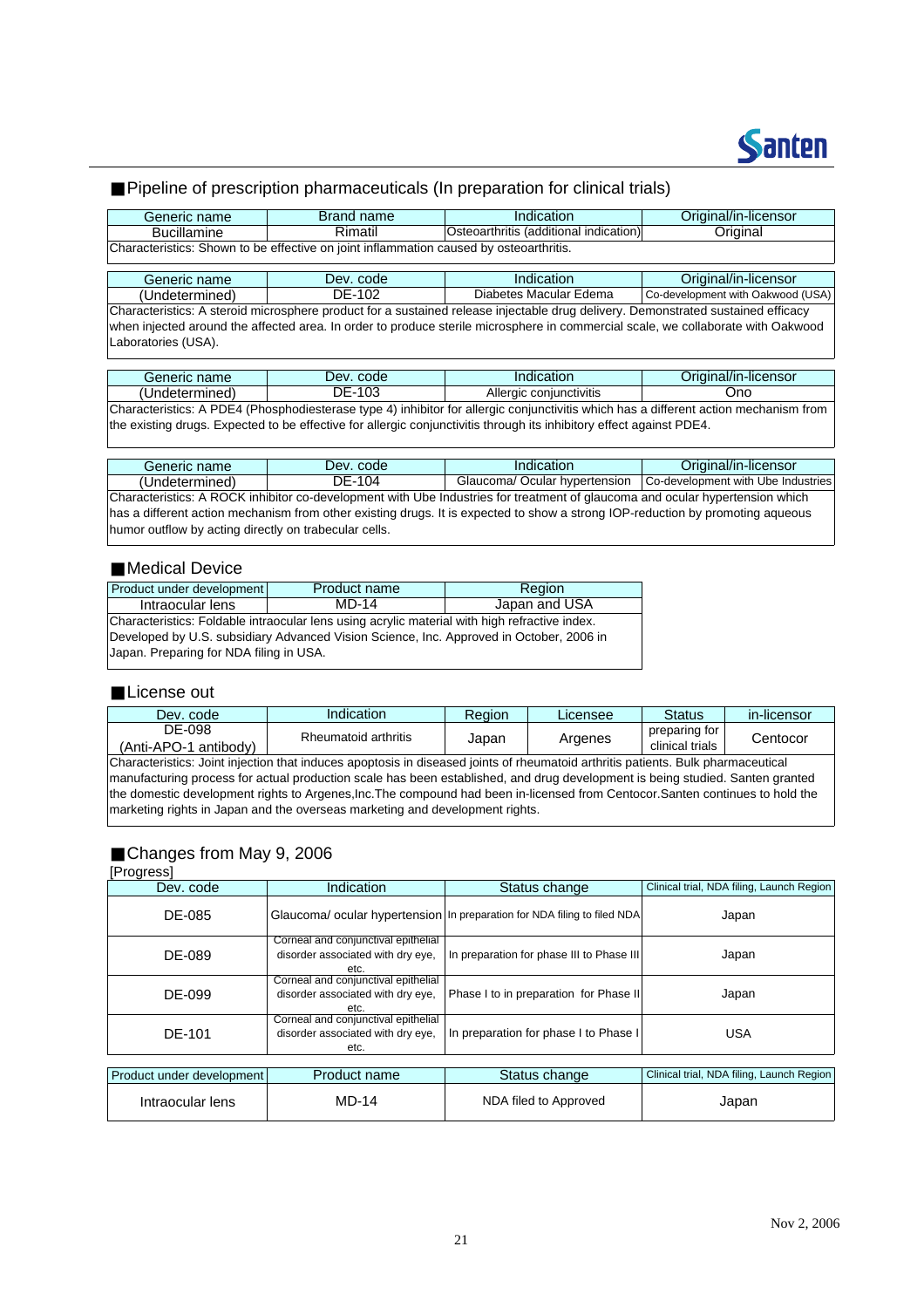### Pharmaceutical market in Japan

| Revision of National Health Insurance (NHI) drug prices |        |                          |        |        |        |                          |        |                          |        |                          |        |                          | $(\%)$ |
|---------------------------------------------------------|--------|--------------------------|--------|--------|--------|--------------------------|--------|--------------------------|--------|--------------------------|--------|--------------------------|--------|
|                                                         | 1994   | 1995                     | 1996   | 1997   | 1998   | 1999                     | 2000   | 2001                     | 2002   | 2003                     | 2004   | 2005                     | 2006   |
| Industry average                                        | $-6.6$ |                          | $-6.8$ | $-4.4$ | $-9.7$ | $\overline{\phantom{a}}$ | $-7.0$ | $\overline{\phantom{a}}$ | $-6.3$ | $\overline{\phantom{0}}$ |        | $\overline{\phantom{0}}$ | $-6.7$ |
| Ophthalmic drugs                                        | $-1.6$ |                          | $-3.5$ | $-1.8$ | $-7.5$ | $\overline{\phantom{a}}$ | $-6.2$ | $\overline{\phantom{a}}$ | $-6.0$ | $\overline{\phantom{0}}$ | $-2.7$ |                          | $-55$  |
| Santen                                                  | $-0.4$ | $\overline{\phantom{0}}$ | $-2.6$ | $-1.3$ | $-7.2$ | $\overline{\phantom{a}}$ | $-57$  | $\overline{\phantom{0}}$ | $-6.0$ | $\overline{\phantom{0}}$ | $-32$  | $\overline{\phantom{0}}$ | $-5.3$ |
| (Compiled by Santen)                                    |        |                          |        |        |        |                          |        |                          |        |                          |        |                          |        |

Revision of NHI drug prices:

In Japan, drug prices are generally revised every two years to reflect their market price. The drugs marketed at lower market prices will bear larger reduction margins at the revision.

#### Major healthcare reforms

|         | 1997 | Enforcement of the Revised Health Insurance System Law<br>Increased contribution for insured employees (10% to 20%)<br>Revision of the Insurance Law for Seniors<br>Contribution: 500 yen/day for out-patients (up to four times a month) and 1,000 yen/day<br>for in-patients |
|---------|------|--------------------------------------------------------------------------------------------------------------------------------------------------------------------------------------------------------------------------------------------------------------------------------|
|         | 2001 | Revision of the Insurance Law for Seniors                                                                                                                                                                                                                                      |
|         |      | Contribution: fixed rate of 10% for out-patients and in-patients                                                                                                                                                                                                               |
| April   | 2002 | Reimbursed consulting fee for physicians were reduced by 2.7% on average<br>Revision of prescription fee (two points are added for every prescription of generic drugs)                                                                                                        |
| October | 2002 | Increased contribution for seniors (fixed amount system was abolished for a uniform fixed<br>rate system of 10% contribution)                                                                                                                                                  |
| April   | 2003 | Increased contribution for insured employees (20% to 30%)                                                                                                                                                                                                                      |
| April   | 2006 | Revision of the prescription form from the standpoint of attempting environmental<br>considerations of the generic use promotion                                                                                                                                               |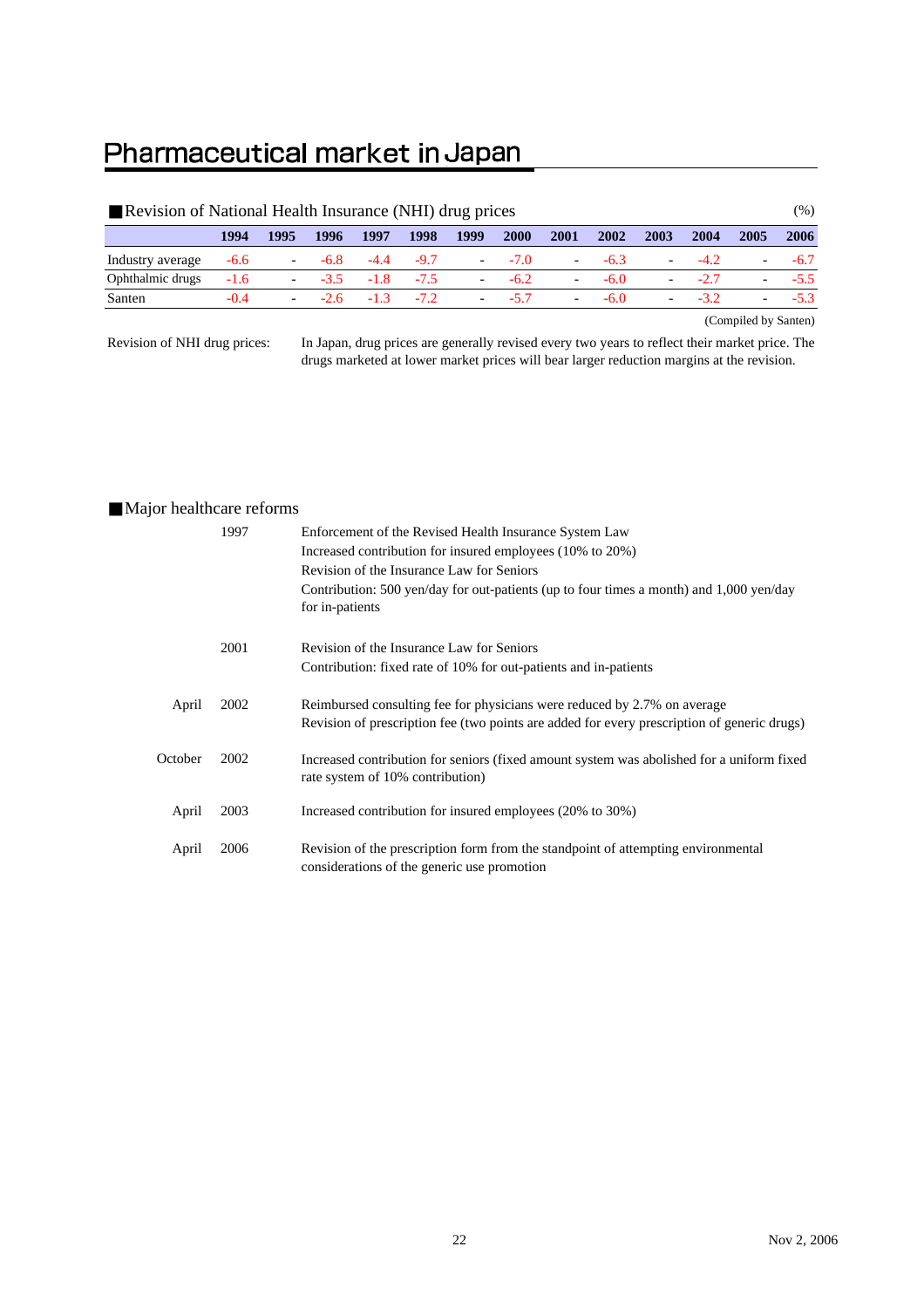## **Santen**

#### Market shares (Billions of yen)

| <b>Half</b> year/year to | 9/2004 | 3/2005 | 9/2005 | 3/2006 | 9/2006 |
|--------------------------|--------|--------|--------|--------|--------|
| Prescription ophthalmics | 39.4%  | 39.6%  | 41.5%  | 40.9%  | 40.9%  |
|                          | 100.3  | 207.7  | 107.0  | 213.1  | 105.7  |
| Anti-rheumatic drugs     | 42.4%  | 42.9%  | 45.1%  | 45.2%  | 46.3%  |
|                          | 11.7   | 23.3   | 12.0   | 23.8   | 11.7   |

Notes: - On an NHI drug price basis. Copyright IMS Japan KK, 2006

 - Anti-rheumatic drugs exclude immunosuppressants Period: April 2004-Sept 2006; Unauthorized copy prohibited and biologic agents.

- Lower figures indicate market size. Source: Santen analysis based on IMS data

#### Market shares by therapeutic area - prescription ophthalmics (Billions of yen)

| Half year/year to          | 9/2004 | 3/2005 | 9/2005 | 3/2006 | 9/2006 |
|----------------------------|--------|--------|--------|--------|--------|
| Anti-glaucoma              | 16.3%  | 20.0%  | 23.4%  | 23.2%  | 22.3%  |
|                            | 37.6   | 74.9   | 39.7   | 79.0   | 39.9   |
| Anti-infective             | 81.2%  | 80.3%  | 78.4%  | 78.3%  | 76.7%  |
|                            | 14.1   | 26.5   | 14.1   | 26.7   | 13.7   |
| Anti-allergy               | 23.4%  | 22.4%  | 25.7%  | 24.8%  | 27.8%  |
|                            | 9.7    | 28.4   | 11.4   | 24.6   | 9.7    |
| Agents for surgeries       | 39.9%  | 41.0%  | 42.8%  | 42.6%  | 42.9%  |
|                            | 6.8    | 13.6   | 7.2    | 14.4   | 7.1    |
| Corneal disease treatments | 81.2%  | 81.0%  | 80.7%  | 80.7%  | 79.5%  |
|                            | 11.4   | 23.0   | 12.5   | 25.5   | 13.1   |
| Anti-cataract              | 56.7%  | 57.4%  | 59.6%  | 60.3%  | 61.9%  |
|                            | 3.6    | 6.8    | 3.3    | 6.5    | 3.2    |
| Corticosteroids            | 52.1%  | 52.8%  | 52.8%  | 52.6%  | 51.6%  |
|                            | 5.6    | 11.5   | 5.8    | 11.2   | 5.5    |

Notes: - On an NHI drug price basis. Copyright IMS Japan KK, 2006

- Lower figures indicate market size. Source: Santen analysis based on IMS data

Period: April 2004-Sept 2006; Unauthorized copy prohibited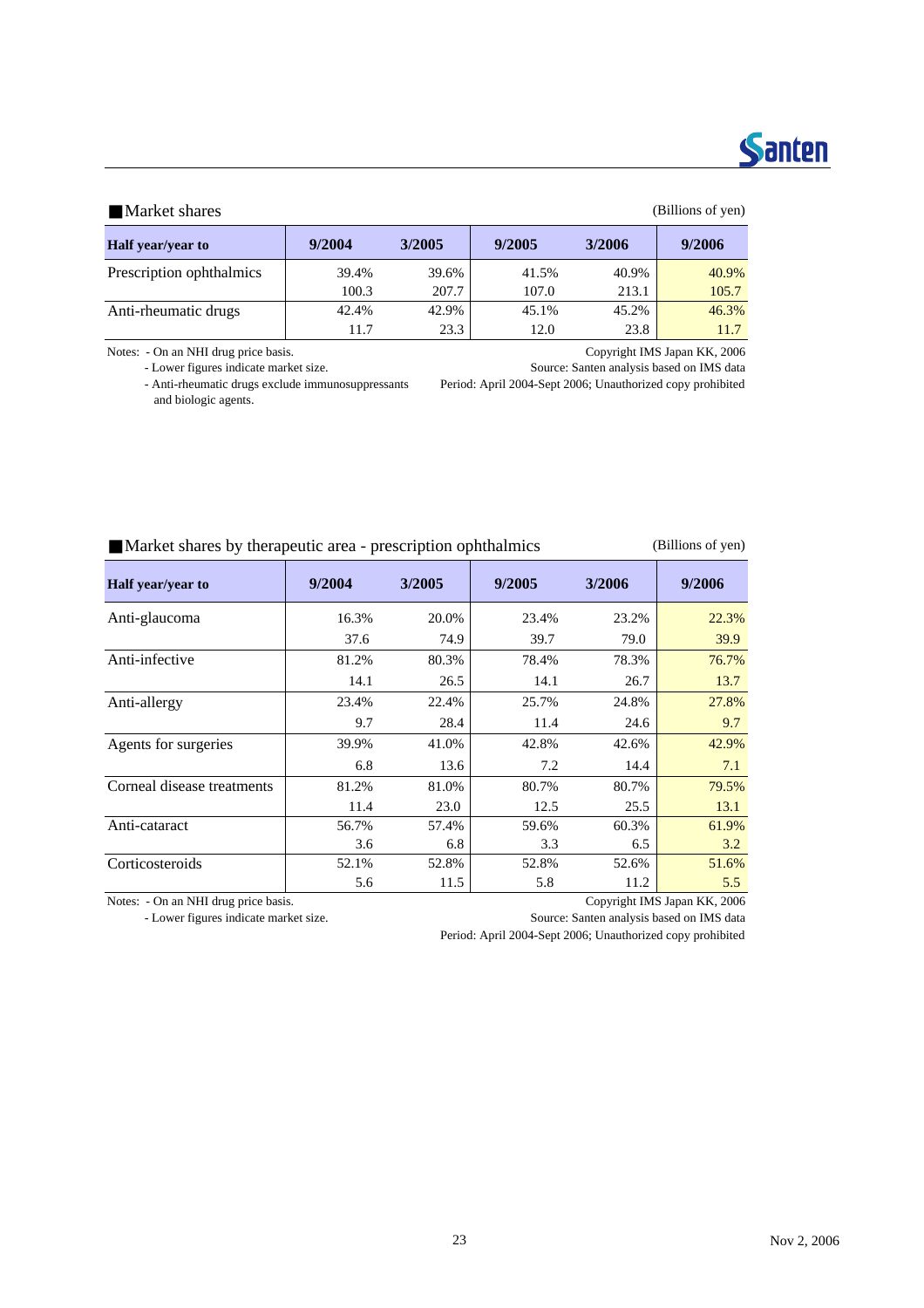### **Stock information**

| Stock price (Osaka Securities Exchange 1st market) |        |          |          |       |        |                                    |       |       |        |               | (Yen and thousand shares) |        |
|----------------------------------------------------|--------|----------|----------|-------|--------|------------------------------------|-------|-------|--------|---------------|---------------------------|--------|
|                                                    | Oct-05 | $Nov-05$ | $Dec-05$ |       |        | Jan-06 Feb-06 Mar-06 Apr-06 May-06 |       |       | Jun-06 | <b>Jul-06</b> | Aug-06                    | Sep-06 |
| Stock price:                                       |        |          |          |       |        |                                    |       |       |        |               |                           |        |
| Open                                               | 2.880  | 2.980    | 2.870    | 3.270 | 3.080  | 2.785                              | 2.810 | 2.830 | 2.780  | 2.720         | 2.740                     | 2.920  |
| High                                               | 3.130  | 3.000    | 3.290    | 3.280 | 3.210  | 2.965                              | 2.875 | 2.880 | 2.780  | 2.845         | 2.970                     | 3,100  |
| Low                                                | 2.840  | 2.615    | 2.870    | 2.700 | 2.440  | 2.685                              | 2.705 | 2.700 | 2.440  | 2.460         | 2.710                     | 2.910  |
| End of month                                       | 2.965  | 2.850    | 3.260    | 3.070 | 2.700  | 2.830                              | 2.815 | 2.820 | 2.720  | 2.765         | 2.895                     | 3,000  |
| Volume                                             | 3.664  | 7.979    | 4.545    | 3.241 | 10.887 | 6.326                              | 4.103 | 4.537 | 4.166  | 3.321         | 4.276                     | 3.243  |



| Major shareholders                                                            | As of September 30, 2006 |               |  |  |  |  |
|-------------------------------------------------------------------------------|--------------------------|---------------|--|--|--|--|
| <b>Name</b>                                                                   | Number of                | Percentage of |  |  |  |  |
|                                                                               | shares Held              | voting rights |  |  |  |  |
|                                                                               | Thousand shares          | $\%$          |  |  |  |  |
| Northern Trust CO. (AVFC) Sub-account American Clients                        | 8,024                    | 9.2           |  |  |  |  |
| Japan Trustee Service Bank, Ltd.                                              | 5,493                    | 6.3           |  |  |  |  |
| Japan master Trust and Banking Co., Ltd.                                      | 5,216                    | 6.0           |  |  |  |  |
| Mita Sangyo Co., Ltd.                                                         | 4,756                    | 5.5           |  |  |  |  |
| The Bank of Tokyo-Mitsubishi UFJ, Ltd.                                        | 4.296                    | 5.0           |  |  |  |  |
| Trust and Custody Services Bank, Ltd.                                         | 2,794                    | 3.2           |  |  |  |  |
| The Tokio Marine and Nichido Fire Insurance Co., Ltd.                         | 2,668                    | 3.1           |  |  |  |  |
| Nippon Life Insurance Company                                                 | 2,661                    | 3.1           |  |  |  |  |
| Mitsubishi UFJ Trust and Banking Corporation                                  | 1,992                    | 2.3           |  |  |  |  |
| Mellon Bank, N.A. As Agent For Its Client Mellon Omnibus<br><b>US</b> Pension | 1.704                    | 2.0           |  |  |  |  |

#### Shares and stock option

| At half-year/year end                                              |        |        |        |        |        | 3/2002 3/2003 3/2004 3/2005 3/2006 9/2006 |
|--------------------------------------------------------------------|--------|--------|--------|--------|--------|-------------------------------------------|
| Number of shares outstanding (thousand shares)                     | 90,704 | 90,704 | 87,963 | 86,658 | 86,751 | 86,781                                    |
| Stock option balance (thousand shares)                             | 243    | 335    | 472.6  | 504.3  | 541    | 613.7                                     |
| Granted in June 1998 - 106 thousand shares<br>at 1,540 yen/share   | 62     | 62     | 62     | 35     | 27     | 24                                        |
| Granted in June 1999 - 66 thousand shares<br>at 2,480 yen/share    | 66     | 66     | 66     | 66     | 57.3   | 57                                        |
| Granted in June 2000 - 60 thousand shares<br>at 2,705 yen/share    | 60     | 60     | 60     | 60     | 58     | 55                                        |
| Granted in June 2001 - 55 thousand shares<br>at 2,299 yen/share    | 55     | 55     | 55     | 55     | 42.6   | 39.6                                      |
| Granted in June 2002 - 92 thousand shares<br>at 1,326 yen/share    |        | 92     | 92     | 72.5   | 53.7   | 49                                        |
| Granted in June 2003 - 137.6 thousand shares<br>at 1,176 yen/share |        |        | 137.6  | 137.6  | 95     | 83.3                                      |
| Granted in June 2004 - 78.2 thousand shares<br>at 1,743 yen/share  |        |        | ۰      | 78.2   | 78.2   | 73.9                                      |
| Granted in June 2005 - 129.2 thousand shares<br>at 2,480 yen/share |        |        |        |        | 129.2  | 129.2                                     |
| Granted in June 2006 - 102.7 thousand shares<br>at 2,715 yen/share |        |        |        |        |        | 102.7                                     |

Note: The company has a stock-based compensation plans under which stock options are granted to directors and corporate officers. The grants are fully exercisable after two years.

#### Extinguishment of Tresury stock

|                                                         |       |          |       |   | 3/2002 3/2003 3/2004 3/2005 3/2006 9/2006 |
|---------------------------------------------------------|-------|----------|-------|---|-------------------------------------------|
| An extinguished amount of money (millions of yen)       | 3.258 | $-3.239$ | 2.548 | - |                                           |
| The number of the extinguished stocks (thousand stocks) | 2.027 | $-2.741$ | 1.351 | - |                                           |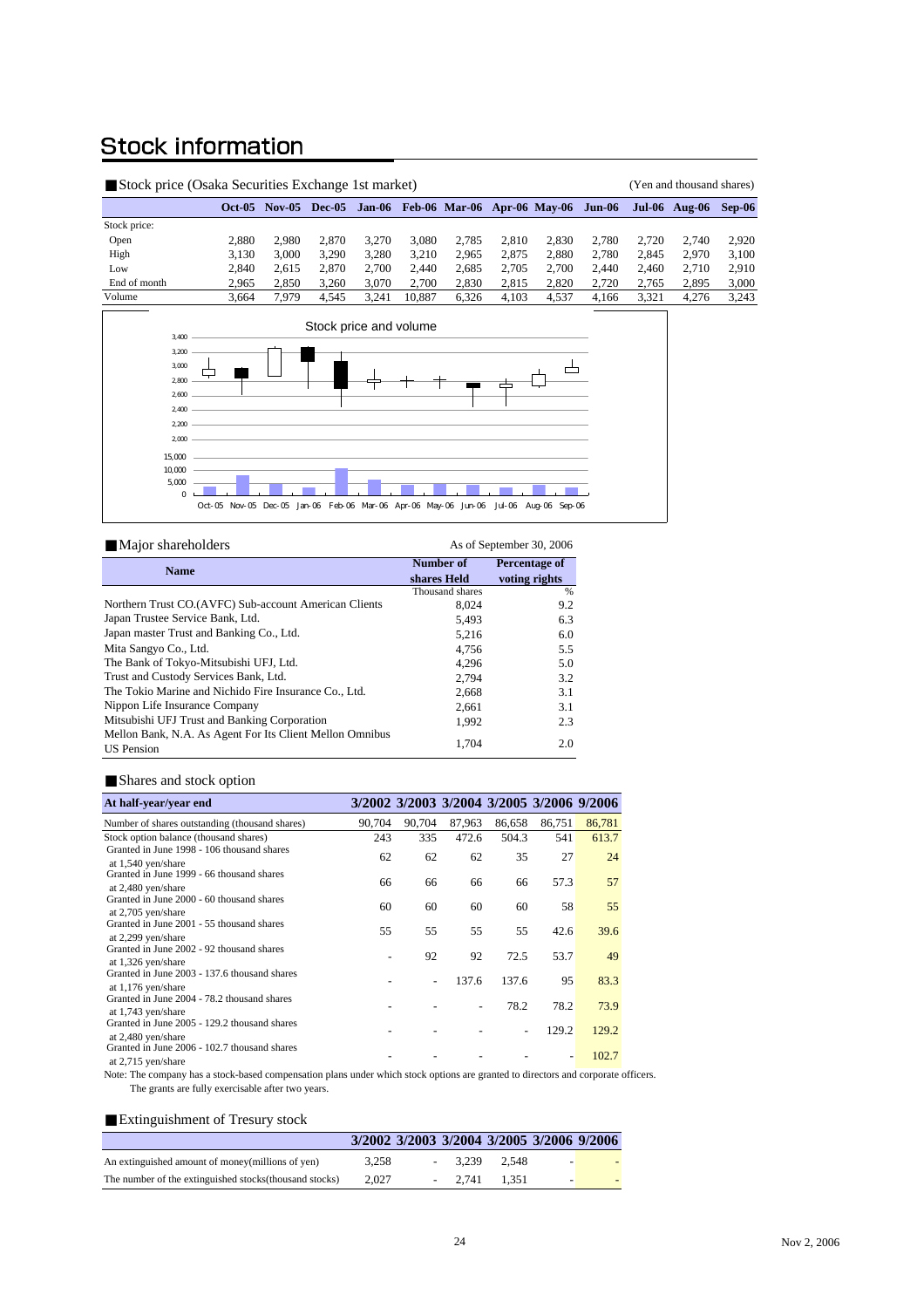

| At half-year/year end        | 9/2004             |                        | 3/2005             |             | 9/2005                    |             | 3/2006                    |                        | 9/2006             |                        |
|------------------------------|--------------------|------------------------|--------------------|-------------|---------------------------|-------------|---------------------------|------------------------|--------------------|------------------------|
|                              | Thousand<br>shares | Propor-<br>tion $(\%)$ | Thousand<br>shares | tion $(\%)$ | Propor-Thousand<br>shares | tion $(\%)$ | Propor-Thousand<br>shares | Propor-<br>tion $(\%)$ | Thousand<br>shares | Propor-<br>tion $(\%)$ |
| Financial institutions       | 31,089             | 35.3                   | 28.423             | 32.8        | 28,597                    | 33.0        | 29,514                    | 34.0                   | 31,242             | 36.0                   |
| City & regional banks        | 5,429              | 6.2                    | 4,636              | 5.3         | 4,655                     | 5.4         | 4,659                     | 5.4                    | 4,646              | 5.3                    |
| Trust banks                  | 16.072             | 18.2                   | 15.768             | 18.2        | 15.790                    | 18.2        | 16.577                    | 19.1                   | 18.561             | 21.4                   |
| (concerned in trust works)   | 13,515             |                        | 13,022             |             | 13,290                    |             | 14,039                    |                        | 16,049             |                        |
| Life and non-life insurance  | 9,542              | 10.8                   | 7.973              | 9.2         | 8,021                     | 9.3         | 8,004                     | 9.2                    | 7,898              | 9.1                    |
| Other financial institutions | 46                 | 0.1                    | 45                 | 0.1         | 129                       | 0.1         | 274                       | 0.3                    | 135                | 0.2                    |
| Securities firms             | 330                | 0.4                    | 346                | 0.4         | 747                       | 0.9         | 865                       | 1.0                    | 1,129              | 1.3                    |
| Other institutions           | 10.944             | 12.4                   | 11.788             | 13.6        | 11,779                    | 13.6        | 11,823                    | 13.6                   | 11.989             | 13.8                   |
| Foreign investors            | 32,154             | 36.6                   | 32,874             | 38.0        | 33,259                    | 38.4        | 31,519                    | 36.3                   | 30,085             | 34.7                   |
| Individual investors         | 13,430             | 15.3                   | 13.187             | 15.2        | 12.271                    | 14.1        | 12,985                    | 15.0                   | 12,286             | 14.1                   |
| <b>Treasury Stock</b>        | 36                 | 0.0                    | 39                 | 0.0         | 41                        | 0.0         | 45                        | 0.1                    | 46                 | 0.1                    |
| Total                        | 87,982             | 100.0                  | 86.658             | 100.0       | 86.696                    | 100.0       | 86.751                    | 100.0                  | 86.781             | 100.0                  |

Breakdown of shareholding by number of shares

Note: Trading unit for Santen shares were reduced to 100 shares from 1,000 shares effective August 1, 2002

#### Breakdown of shareholding by number of shareholders

| At half-year/year end        | 9/2004       |             | 3/2005       |             | 9/2005       |             | 3/2006       |             | 9/2006       |             |
|------------------------------|--------------|-------------|--------------|-------------|--------------|-------------|--------------|-------------|--------------|-------------|
|                              | Number of    | Propor-     | Number of    | Propor-     | Number of    | Propor-     | Number of    | Propor-     | Number of    | Propor-     |
|                              | shareholders | tion $(\%)$ | shareholders | tion $(\%)$ | shareholders | tion $(\%)$ | shareholders | tion $(\%)$ | shareholders | tion $(\%)$ |
| Financial institutions       | 86           | 1.2         | 91           | 1.1         | 99           | 1.2         | 107          | 0.8         | 97           | 0.8         |
| City & regional banks        | 7            | 0.1         | 9            | 0.1         | 10           | 0.1         | 10           | 0.1         | 8            | 0.1         |
| Trust banks                  | 48           | 0.7         | 47           | 0.6         | 51           | 0.6         | 52           | 0.4         | 49           | 0.4         |
| Life and non-life insurance  | 30           | 0.4         | 31           | 0.4         | 28           | 0.4         | 32           | 0.2         | 27           | 0.2         |
| Other financial institutions |              | 0.0         | 4            | 0.0         | 10           | 0.1         | 13           | 0.1         | 13           | 0.1         |
| Securities firms             | 27           | 0.4         | 28           | 0.3         | 28           | 0.3         | 31           | 0.2         | 27           | 0.2         |
| Other institutions           | 124          | 1.8         | 128          | 1.5         | 178          | 2.1         | 236          | 1.7         | 214          | 1.8         |
| Foreign investors            | 153          | 2.2         | 172          | 2.0         | 236          | 2.8         | 255          | 1.9         | 276          | 2.3         |
| Individual investors         | 6.608        | 94.4        | 8.089        | 95.1        | 7.844        | 93.6        | 12.927       | 95.4        | 11.348       | 94.9        |
| Treasury stock               |              | 0.0         |              | 0.0         |              | 0.0         |              | 0.0         |              | 0.0         |
| Total                        | 6,999        | 100.0       | 8,509        | 100.0       | 8,386        | 100.0       | 13,557       | 100.0       | 11,963       | 100.0       |



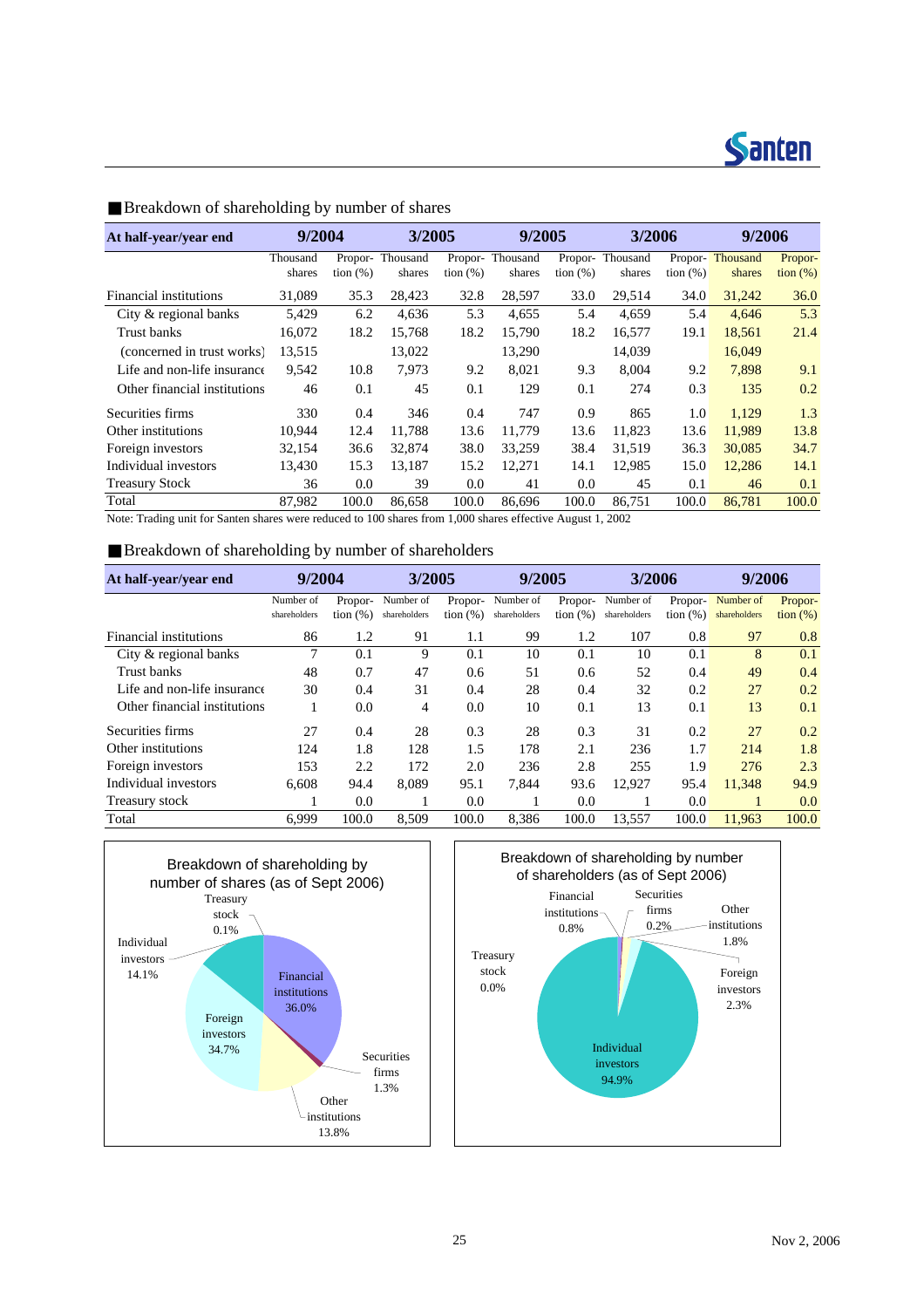### **News releases**

#### **News releases during April 2006-September 2006**

For details, please refer to our Web site (http://www.santen.co.jp/en/).

(Date) (Summary)

**2006**

#### **14-Apr Announcement of Change of Representative Directors**

At the meeting of the Board of Directors held on June 27, 2006, Takakazu Morita was elected as Representative Director, Chairman and Chief Executive Officer; and Akira Kurokawa as Representative Director, President and Chief Operating Officer. They all assumed their offices.

#### **9-May Joint Development of ROCK Inhibitor for Glaucoma and Ocular Hypertension Drug Candidate**

Santen and Ube Industries, Ltd. reached a basic agreement to jointly develop ROCK inhibitor (development code: DE-104) as an agent for glaucoma and ocular hypertension, for which they discovered an application possibility for ophthalmic treatment in joint research. DE-104 is considered to have a different action mechanism from any other existing anti-glaucoma agents. And it is expected to show potent intraocular pressure lowering effect by facilitating aqueous humor outflow from the main route among multiple routes.

#### **9-May Santen to Issue Stock Acquisition Rights to the Directors**

#### **Santen to Issue Stock Acquisition Rights to the Corporate Officers**

Santen's Board of Directors adopted a resolution to issue rights to subscribe for new shares without consideration to Santen's directors and corporate officers. The resolution was approved at the 94th Annual General Meeting of Shareholders held on June 27, 2006.

#### **25-Jul 2006-2010 Medium-term Management Plan**

Santen formulated its five-year management plan for the period FY2006 to 2010. The basic policies of the Plan are to develop new drug candidates and to generate growth in promising regions by leveraging Santen's strength in global development. As a step to become a leading global ophthalmic company in the coming decade, Santen will actively address the following goals during the mediumterm management plan: enhancement of the global strategic product pipeline; growth in Japan as well as in Northern/Eastern Europe, Russia and China; and a focus on clinical and business development in the U.S.

#### **1-Aug Santen Files for Manufacturing and Marketing Approval for its Glaucoma and Ocular Hypertension Drug Candidate DE-085 (INN: Tafluprost)**

Santen applied manufacturing and marketing approval for its glaucoma and ocular hypertension treatment DE-085 ( INN: Tafluprost) on July 31,2006. DE-085 is a novel prostaglandin drug candidate being studied for the reduction of intraocular pressure in primary open angle glaucoma and ocular hypertension which is under co-development by Santen and Asahi Glass Co., Ltd. Santen is conducting pharmaceutical and clinical development, while Asahi Glass is responsible for manufacturing development of the active pharmaceutical ingredient. DE-085 demonstrated a potent and stable inter ocular pressure lowering effect by promoting uveoscleral outflow in a Phase studies conducted in Japan.

#### **25-Sep Santen to Launch OTC Eye Drops Sante Medical 10**

Santen launched the new OTC eye drop Sante Medical 10, which focused on visual fatigue relief in response to 90% of the eye drop users needs, on October 10, 2006. Sante Medical 10 contains 10 active ingredients formulated to relieve visual fatigue for overworked eyes, and is highly effective against eye fatigue symptoms by improving the ciliary muscle that controls focus adjustment and by stimulating the eye metabolism.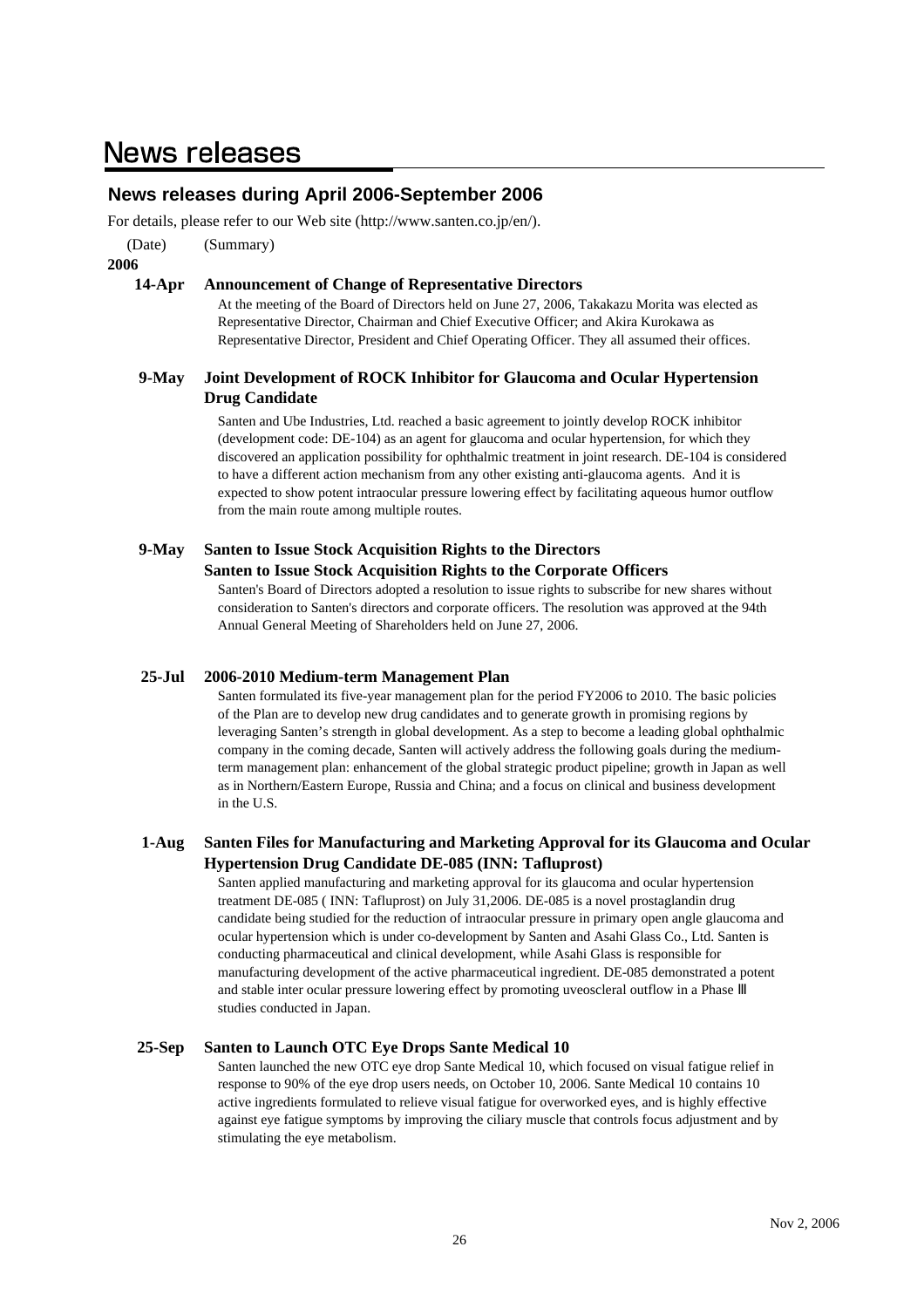